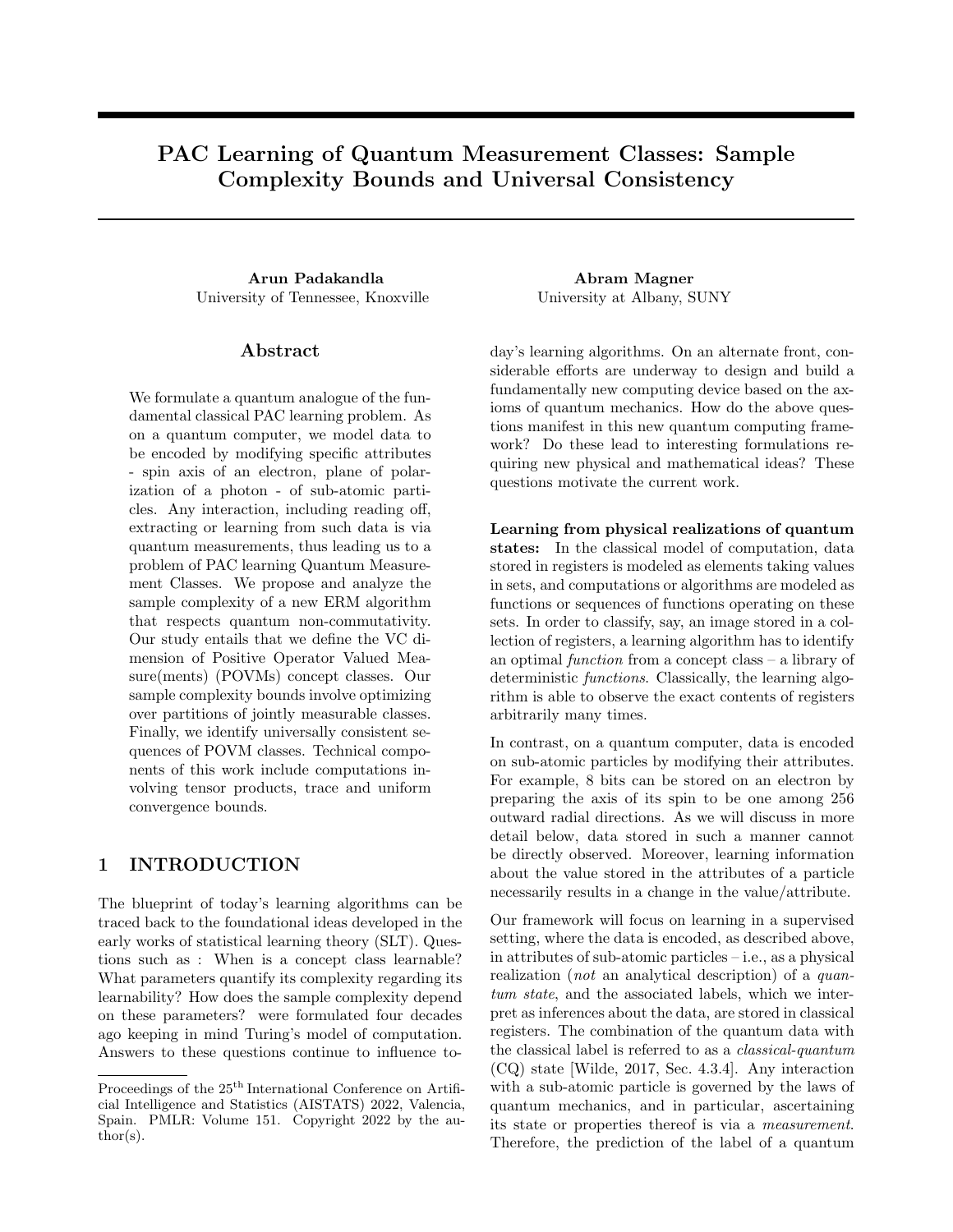state must proceed via a measurement that is applied to the particle and results in a classical outcome that is interpreted as the predicted label.

The task of a quantum learning algorithm in this formulation, given a set of physical realizations of quantum states along with their associated labels, is to identify an "optimal" measurement from a fixed concept class, which now consists of a library of measurements. Measurements are formalized via the generic framework of positive operator-valued measurements (POVMs) [Holevo, 2019, Sec. 2.3]. A concept class thus consists of a set of POVMs.

In this work, we answer the above three questions in the context of POVM concept classes. We then initiate a study of universal consistency [Stephane Boucheron and Massart, 2013] and identify universally consistent sequences of POVM concept classes.

Challenges inherent in our setting: This natural, deceptively simple formulation hides the involved challenges. The axioms of quantum mechanics, that govern all our interaction with quantum data, manifests in three unique properties - noncommutativity, quantum indeterminism and entanglement. Non-commutativity implies that measuring a quantum state causes it to collapse. Postmeasurement collapse results in a significant blowup of the sample complexity of the empirical risk minimization (ERM) rule, thus leading us to modify this foundational algorithm of SLT. Leveraging the elegant notion of joint measurability, also referred to as compatibility (Sec. 3.1) herein, we propose a modified ERM rule (Alg. 1 in Sec. 3.2) that prevents this blowup. Next, we quantify the effect of quantum indeterminism in the characterization of the VC dimension of a POVM concept class (Defn. 5). Our analysis (Sec. 4) reveals the functional dependence of the sample complexity (Thm. 1) on this measure of complexity. Our formulation generalizes (Rem. 1) the original PAC formulation [Vapnik and Chervonenkis, 1971,Vapnik and Chervonenkis, 1974, Vapnik, 1982, Valiant, 1984, Vapnik, 1995,Vapnik, 1998] and we recover all corresponding results (Rem. 4). We also generalize the results of [Heidari et al., 2021], which only deals with finite concept classes and a simpler notion of compatibility. In Sec. 5, we use optimal state discrimination to identify sequences of POVM concept classes that are universally consistent (Defn. 7).

Prior Work: Related prior work can be classified broadly into two sets. The first set, which includes this work, revolves around learning a quantum state [Arunachalam and de Wolf, 2017, Arunachalam et al., 2020], or its properties [Anshu et al., 2021], by measuring multiple identically prepared states. This set includes works on state tomography [O'Donnell and Wright, 2016, O'Donnell and Wright, 2017, Haah et al., 2016, Aaronson, 2006, Rehacek and Paris, 2004, Waseem et al., 2020, Altepeter et al., 2004, Aaronson, 2018,Aaronson et al., 2018], state discrimination [Bae and Kwek, 2015] and quantum property testing [Montanaro and de Wolf, 2018,Bubeck et al., 2020] that investigate the number of prepared states to accomplish the learning task. We highlight the work of Cheng et. al. [Cheng et al., 2016] that studies the related problem when the training samples form the collection  $(\rho_i, \text{tr}(M\rho_i))$ :  $1 \leq i \leq n$ , where  $\rho_i$  denotes the ith quantum state, and the algorithm must find the unknown optimal POVM  $M$ . <sup>1</sup> See [Kearns and Schapire, 1990] for a closely related classical study. The related paper [Heidari et al., 2021] defines and studies a similar framework and learning rule to our own but only proves a sample complexity bound for finite POVM classes. Furthermore, it makes much stronger assumptions regarding the mutual compatibility of POVMs in the classes under study. The extension in the present work of statistical learning theory machinery to the quantum setting, necessary for proving finite upper bounds on the sample complexity for learning infinite-cardinality POVM classes, is a key contribution of our work.

The second set is comprised of works [Gortler and Servedio, 2001, Servedio, 2001, Lloyd et al., 2014, Schuld et al., 2014, Atici and Servedio, 2005, Anguita et al., 2003, Wiebe et al., 2012, A¨ımeur et al., 2012] that explore the use of a quantum computer to speed up classical learning tasks. Surveys [Arunachalam and de Wolf, 2017,Khan and Robles-Kelly, 2020] provide a detailed account of works in this set.

**Notation:** For integer  $n \in \mathbb{N}, [n] \triangleq \{1, \dots, n\}$ . We reserve  $H$  with appropriate subscripts to denote a finite-dimensional Hilbert space. The symbols  $\mathcal{L}(\mathcal{H})$ ,  $\mathcal{R}(\mathcal{H})$ ,  $\mathcal{P}(\mathcal{H})$ ,  $\mathcal{D}(\mathcal{H})$  denote the collection of linear, Hermitian, positive and density operators acting on H respectively. A POVM is a subcollection  $\mathcal{M} \triangleq$  ${M_y \in \mathcal{P}(\mathcal{H}) : y \in \mathcal{Y}}$  of indexed positive operators that sum to the identity  $I_H$ , i.e,  $\sum_{y \in \mathcal{Y}} M_y = I_H$ . For clarity, a POVM  $\mathcal{M} = \{M_y \in \overline{\mathcal{P}(\mathcal{H})} : y \in \mathcal{Y}\}\$  with outcomes in Y is often referred to as a Y−POVM or  $Y-POVM$  on  $H$ . In this work, we are required to perform the same measurement on multiple quantum states. For a  $\mathcal{Y}-P\text{OVM }\mathcal{M} = \{M_y : y \in \mathcal{Y}\}\text{, we let}$  $\mathcal{M}^n \triangleq \{M_{y^n} \triangleq M_{y_1} \otimes \cdots \otimes M_{y_n} : y^n \in \mathcal{Y}^n\}$  with a slight abuse of notation. For a Hilbert space  $\mathcal{H}_X$  and a

<sup>&</sup>lt;sup>1</sup>Our work differs considerably since we are provided the actual labels, not the associated probabilities  $tr(M \rho_i) : 1 \leq$  $i \leq n$ . As discussed in [Kearns and Schapire, 1990], this makes the problem substantially more challenging.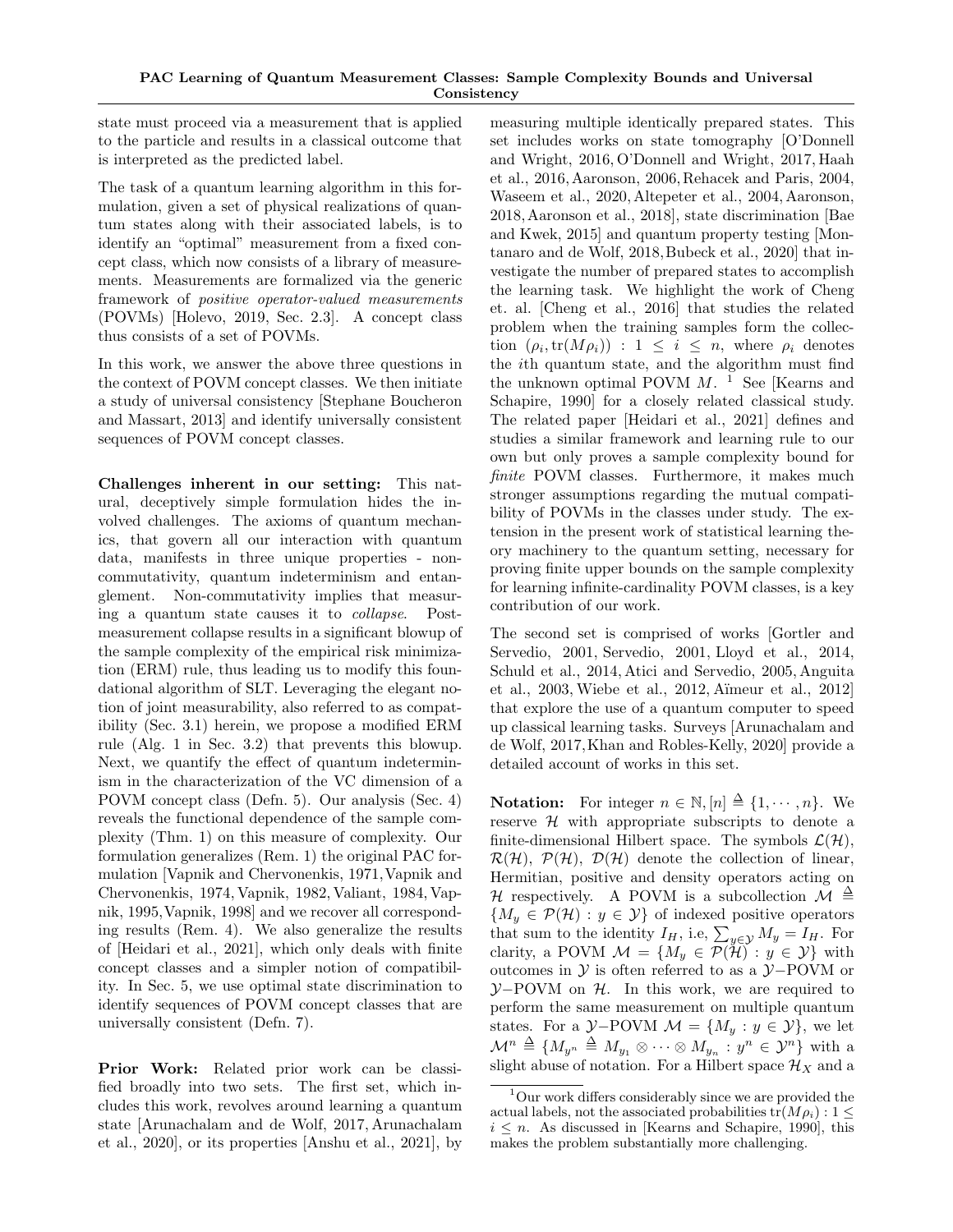set  $\mathcal{Y}$ , we let  $\mathcal{M}_{X\to Y}$  denote the set of all  $\mathcal{Y}-POVMs$ on  $\mathcal{H}_X$ . See [Holevo, 2019, Sec. 2.3] for its structure. We let  $\mathcal{M}_{X^n \to Y}$  denote the set of all  $\mathcal{Y}-\text{POVMs}$  on  $\mathcal{H}_X^{\otimes n}$ . We let  $\mathscr{S}_{X\to Y}$  denote the subcollection of sharp (projective) measurements on  $\mathcal{H}_X$  with outcomes in  $\mathcal{Y}$ . We let  $\mathcal{Z} = \mathcal{X} \times \mathcal{Y}$  and  $\mathcal{H}_Z \triangleq \mathcal{H}_X \otimes \mathcal{H}_Y$ . We abbreviate random variables, probability mass function, empirical risk as RVs, PMF, ER respectively. We use PMF and distribution interchangeably. We write  $X \sim p_X$  if RV X is distributed with PMF  $p_X$ .

## 2 MODEL FORMULATION, PROBLEM STATEMENT

Let  $\mathcal X$  represent an (arbitrary) set of features,  $\mathcal Y$  a finite set of labels and  $\mathcal{P}(\mathcal{X} \times \mathcal{Y})$  the set of all distributions/densities/PMFs on  $\mathcal{X} \times \mathcal{Y}$ . In the classical model of computation, data and hence features are stored in registers, and operated on by functions. Therefore, random variables (RVs)  $(X, Y) \in \mathcal{X} \times \mathcal{Y}$ with an unknown distribution  $p_{XY}$  model feature-label pairs occurring in nature. A predictor  $-$  a function  $f \in \mathcal{F}_{\mathcal{X} \to \mathcal{Y}}$  - is only provided X. Its performance is measured through its true risk  $l_p(f) \triangleq l_{p_{XY}}(f) \triangleq$  $\mathbb{E}_{p_{XY}}\{l(f(X),Y)\} = \mathbb{E}_p\{l(f(X),Y)\}\$  with respect to a loss function  $l : \mathcal{Y}^2 \to [A, B]$  bounded between  $A, B \geq 0$ . A learning algorithm's (LA's) task is to identify an optimal predictor  $-$  a function  $-$  from within a/its concept class  $C \subseteq \mathcal{F}_{\mathcal{X} \to Y}$  – a library of functions. We focus on supervised learning, wherein the LA is provided with  $n$  training samples modelled as n independent and identically distributed (IID) pairs  $(X_i, Y_i) \in \mathcal{X} \times \mathcal{Y} : i \in [n]$  with unknown density  $p_{XY}$ . A C−LA is therefore again a sequence of functions  $A_n$ :  $(\mathcal{X} \times \mathcal{Y})^n \to \mathcal{C}$ :  $n \geq 1$ , of which the ERM rule [Shalev-Shwartz and Ben-David, 2014, Sec. 2.2] is a canonical example.

Before we describe a quantum formulation, we briefly highlight two consequences of the classical model that are often taken for granted. Stored in registers and modeled as elements in a set, features can be duplicated (indiscriminately), thereby enabling one to  $si$ multaneously retain an "original copy"  $x$  and the outcomes  $(f(x) : f \in \mathcal{C})$  of evaluating it through any arbitrary collection of functions (Note 1). Secondly, if one ignores circuit reliability issues, no uncertainty is involved in evaluating features through functions (Note 2). In other words, the outcome of evaluating a function on a feature is deterministic.

In our proposed quantum learning model, feature  $x \in$  $X$  is encoded by modifying specific characteristics of a sub-atomic particle. Let  $\rho_x \in \mathcal{D}(\mathcal{H}) : x \in \mathcal{X}$ model the behaviour of a particle representing feature  $x \in \mathcal{X}$ . While  $\mathcal{X} \times \mathcal{Y}$  indexes (all) possible feature-

label pairs, the feature-label pair  $(x, y)$  is encoded in a physically realized quantum system modeled via density operators  $\rho_{xy} \triangleq \rho_x \otimes |y\rangle \langle y| \in \mathcal{D}(\mathcal{H}_Z)$ , where  $\mathcal{H}_Z = \mathcal{H}_X \otimes \mathcal{H}_Y$ ,  $\mathcal{H}_Y = \text{span}\{|y\rangle : y \in \mathcal{Y}\}\$  with  $\langle y|\hat{y}\rangle = \delta_{y\hat{y}}$  ensuring label distinguishability. Note that we have modeled labels, as before, to be stored in classical registers and have thus adopted the wellestablished notion of a classical-quantum (CQ) state [Wilde, 2017, Sec. 4.3.4] to model a feature-label pair.<sup>2</sup>

Labeled features are generated with respect to an unknown distribution  $p_{XY}$ . Specifically, the density operator of a feature-label pair is

$$
\rho_{XY} \stackrel{\Delta}{=} \int_{\mathcal{X} \times \mathcal{Y}} \rho_x \otimes |y\rangle \langle y| \, dp_{XY} \in \mathcal{D}(\mathcal{H}_Z) \tag{1}
$$

which reduces to  $\rho_{XY} = \sum_{(x,y)\in \mathcal{X}\times \mathcal{Y}} p_{XY}(x,y) \rho_x \otimes$  $|y\rangle\langle y|$  if  $|\mathcal{X}| < \infty$ . A predictor is only provided the quantum system corresponding to the feature, i.e., the X−system. Mathematically, the density operator of the quantum state provided to a predictor is  $\sum_{x \in \mathcal{X}} p_X(x) \rho_x$ . We exemplify this below.

Ex. 1. Consider electrons with spins. An electron can be prepared with the axis of its spin pointing in a direction, represented by a 3−dimensional unit vector. Let finite set  $\mathcal{X} = \{(\theta_i, \phi_j) = (\frac{i\pi}{8}, \frac{j2\pi}{8}) : 0 \le i, j \le 7\}$ index unit vectors in the Bloch sphere representing the possible spin axis directions. We have two labels in  $\mathcal{Y} = \{blue, red\}$ . Nature decides to label an electron 'red' if the axis of its spin is orthonormal to a specific orthant. Otherwise the electron is labeled 'blue'. For this she chooses a specific orthant O. This establishes a relationship -  $p_{Y|X}$  - between the elements  $(x, y) \in$  $X \times Y$ . Going further, she chooses a distribution  $p_X$ , samples X with respect to this distribution, endows an electron with the corresponding spin and hands only the electron to us. Our predictor is aware of  $\mathcal{X}$ , its association with the spin directions, i.e the mapping  $x \rightarrow \rho_x$ , and *y*. Oblivious to both the nature's decision and the orthant, but possessing the prepared electron, a predictor's task is to determine the label.<sup>3</sup>

Previously stored in registers, features were labeled via functions. In contrast, on a quantum computing device, features encoded in quantum states can be labeled only through measurements. A predictor  $\mathcal{M} = \{M_y \in \mathcal{P}(\mathcal{H}_X) : y \in \mathcal{Y}\}\$ is therefore a  $\mathcal{Y}$ -POVM on  $\mathcal{H}_X$ .

 $2^2$ A CQ state [Wilde, 2017, Sec. 4.3.4] models a scenario wherein some components of data is stored in classical registers, while others are encoded in quantum states that obey the axioms of quantum mechanics.

<sup>&</sup>lt;sup>3</sup>For example, we may know that 000 is encoded as horizontal spin axis, 111 as vertical spin axis and so on. However, we are unaware of which spin axis is labeled as red or blue, i.e., we are unaware of the rule based on which a spin axis is labeled.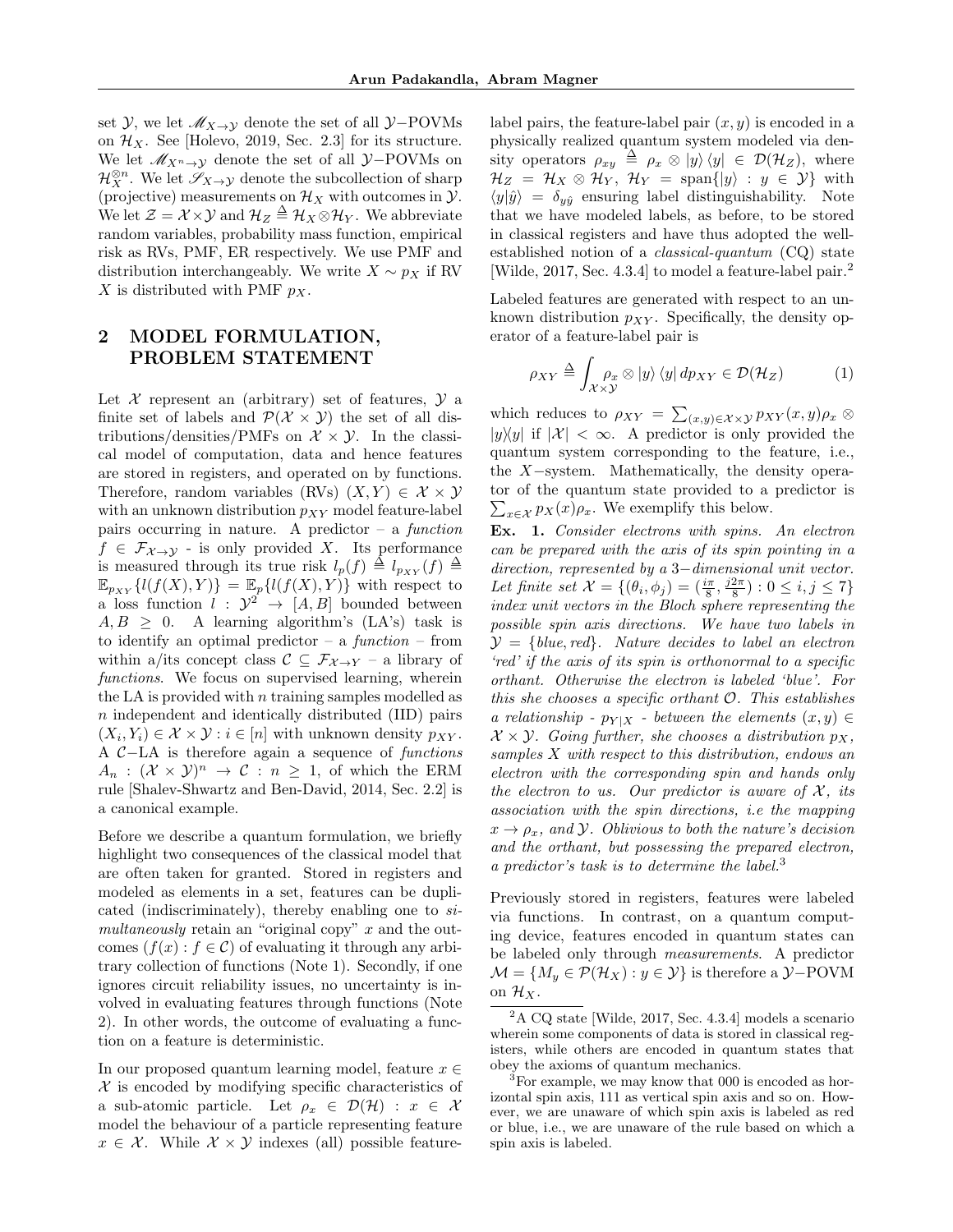Since our labels are stored in registers, a conventional bounded loss function  $l : \mathcal{Y} \times \mathcal{Y} \rightarrow [A, B]$  quantifies a predictor's performance. The true risk of predictor  $\mathcal{M} = \{M_y : y \in \mathcal{Y}\}\$ if the underlying distribution is  $p_{XY}$  is

$$
l_p(\mathcal{M}) \triangleq \sum_{(x,y,\hat{y}) \in \mathcal{Z}} p_{XY}(x,y) l(y,\hat{y}) \operatorname{tr}((\rho_x \otimes |y\rangle \langle y|)(M_{\hat{y}} \otimes I_Y)),
$$
\n(2)

where  $\mathcal{Z} \triangleq \mathcal{X} \times \mathcal{Y}^2$ . A concept class  $\mathcal{C} \subseteq \mathscr{M}_{X \to Y}$  is a subcollection of *measurements*, i.e., POVMs with outcomes in Y. Henceforth, a concept class, a POVM concept class and a measurement concept class all refer to the same object and are used interchangeably. For an underlying distribution  $p_{XY}$ , we let  $l^*(p_{XY}, \mathcal{C}) \triangleq \inf_{\mathcal{M} \in \mathcal{C}} l_p(\mathcal{M})$  denote the risk of an optimal predictor in  $\mathcal{C}$ . The goal of a  $\mathcal{C}-LA$  is to choose a predictor  $\mathcal{M} \in \mathcal{C}$  which is a POVM whose true risk  $l_p(\mathcal{M})$  is close to  $l^*(p_{XY}, \mathcal{C})$ , while being oblivious to the underlying distribution  $p_{XY}$ . To accomplish this, a C−LA is provided n training samples - labeled features - randomly chosen IID from  $p_{XY}$ . The density operator of the received training samples is therefore

$$
\rho_{XY}^{\otimes n} \triangleq \int_{\mathcal{X}^n \times \mathcal{Y}^n} \rho_{x^n} \otimes |y^n\rangle \langle y^n| \, dp_{XY}^n \in \mathcal{D}(\mathcal{H}_Z^{\otimes n}) \qquad (3)
$$

where  $\rho_{x^n} \triangleq \bigotimes^n$  $i=1$  $\rho_{x_i},\;\;|y^n\rangle\,\langle y^n|\stackrel{\Delta}{=}\bigotimes^n$  $i=1$  $|y_i\rangle\langle y_i|$ .

Mathematically, any operation on a quantum state with classical outcomes is a measurement. A C−LA must therefore measure the  $n$  training samples modeled via density operator  $\rho_{XY}^{\otimes n}$  and output an index in  $\mathcal{C}.$ 

Defn 1. A POVM concept class for labeling features in  $\mathcal{D}(\mathcal{H}_X)$  with labels in Y is a subcollection  $\mathcal{C} \subseteq \mathscr{M}_{X \to Y}$ of POVMs. A C−learning algorithm (C−LA) is a sequence  $A_n \triangleq \{A_{\mathcal{M}}^n \in \mathcal{P}(\mathcal{H}_{Z}^{\otimes n}) : \mathcal{M} \in \mathcal{C}\}\in \mathcal{M}_{Z^n \to \mathcal{C}}:$  $n \geq 1$  of  $C-POVMs$  on  $\mathcal{H}_Z^{\otimes n}$ .

We elaborate on Def. 1 for clarity. A  $\mathcal{C}-LA$  is a sequence  $A_n : n \geq 1$  of measurements. Each measurement in this sequence is a  $C-POVM$ . When measurement  $A_n$  is performed on n training samples, the outcome obtained is the index of the chosen predictor in  $C$ . Having clarified this, we now enquire how many samples does a  $\mathcal{C}-LA$  need to identify  $\epsilon$ -optimal predictor with confidence at least  $1 - \delta$ ? We are thus led to the notion of PAC learnability of measurement spaces.

**Defn 2.** An algorithm  $A_n \triangleq \{A_{\mathcal{M}}^n \in \mathcal{P}(\mathcal{H}_{Z}^{\otimes n}) : \mathcal{M} \in \mathcal{M}\}$  $\mathcal{C}\}\in\mathscr{M}_{Z^n\to\mathcal{C}}:n\geq 1$  (PAC) learns C if for every

 $\epsilon > 0, \delta > 0$ , there exists a  $N(\epsilon, \delta) \in \mathbb{N}$  such that for all  $n \geq N(\epsilon, \delta)$  and every distribution  $p_{XY}$ , the probability of  $A_n$  choosing a predictor  $\mathcal{M} \in \mathcal{C}$  for which the true risk  $l_p(\mathcal{M}) > l^*(p_{XY}, \mathcal{C}) + \epsilon$ , is at most  $\delta$ . In this case, the function  $N : [A, B] \times (0, 1) \rightarrow \mathbb{N}$  is the sample complexity of algorithm  $A_n : n \geq 1$  in learning C. We say that the C−LA  $A_n$ :  $n \geq 1$  efficiently PAC learns  $C$  if  $N(\epsilon, \delta)$  is polynomial in  $\frac{1}{\epsilon}, \frac{1}{\delta}$ . A concept class  $C \subseteq \mathcal{M}_{X \to Y}$  is (efficiently) PAC learnable if there exists a  $C-LA$  that (efficiently) PAC learns  $\mathcal{C}$ .

Remark 1. Suppose we are given a classical PAC learning problem with feature set  $X$ , a function concept class  $C \subseteq \mathcal{F}_{X\to Y}$ . We can recover this classical formulation via the following substitutions in the problem formulated herein. For this, choose  $\mathcal{H}_X$  =  $span\{|x\rangle : x \in \mathcal{X}\}\$  with  $\langle x|\hat{x}\rangle = \delta_{x\hat{x}}$  and  $\rho_x = |x\rangle \langle x|.$ We then encode the concept class of functions in terms of POVMs as  $\mathcal{M}_y^f = \sum_{x:f(x)=y} |x\rangle \langle x|$  for each  $f \in \mathcal{C}$ .

While the classical problem is well understood [Shalev-Shwartz and Ben-David, 2014, Devroye et al., 1996], the unique behaviour of quantum systems and complexity of the involved mathematical objects throws up challenges leaving the above problem, which we tackle here, unresolved.

The need to modify the ERM rule The following example illustrates the need to modify the classical ERM algorithm; we do so in Sec. 3.2 and analyze the resulting sample complexity in Sec. 4.

Ex. 2. Suppose we are provided  $n = 20$  training samples, i.e., 20 electrons with corresponding labels in registers, and our library  $C$  consists of 2 predictors  $\mathcal{M}_1 = \{M_{1b}, M_{1r}\}, \mathcal{M}_2 = \{M_{2b}, M_{2r}\}.$  An ERM rule would attempt to measure all 20 electrons with both measurements and choose that measurement, whose outcomes disagree least with the provided labels. However, every measurement alters the spin, rendering it  $unusable$  to perform the next measurement. Moreover, electron spins cannot be replicated (No Cloning Theorem [Wootters and Zurek, 1982]). This indicates that every training sample can be used to evaluate the empirical risk (ER) of just one measurement.

Unlike in Remark 1, non-commutativity of quantum measurements and the No Cloning theorem [Wootters and Zurek, 1982] suggest that each training sample can be used to evaluate the ER of just one measurement. Moreover the outcome of measurements are random (Remark 2) resulting in random empirical risks. How should a C−LA optimally utilize training samples to identify the best predictor from within  $C$ ? The discussion thus far, exemplified through Ex. 1 - 2, suggests that each training sample can yield the ER of just one measurement. This results in a blow-up of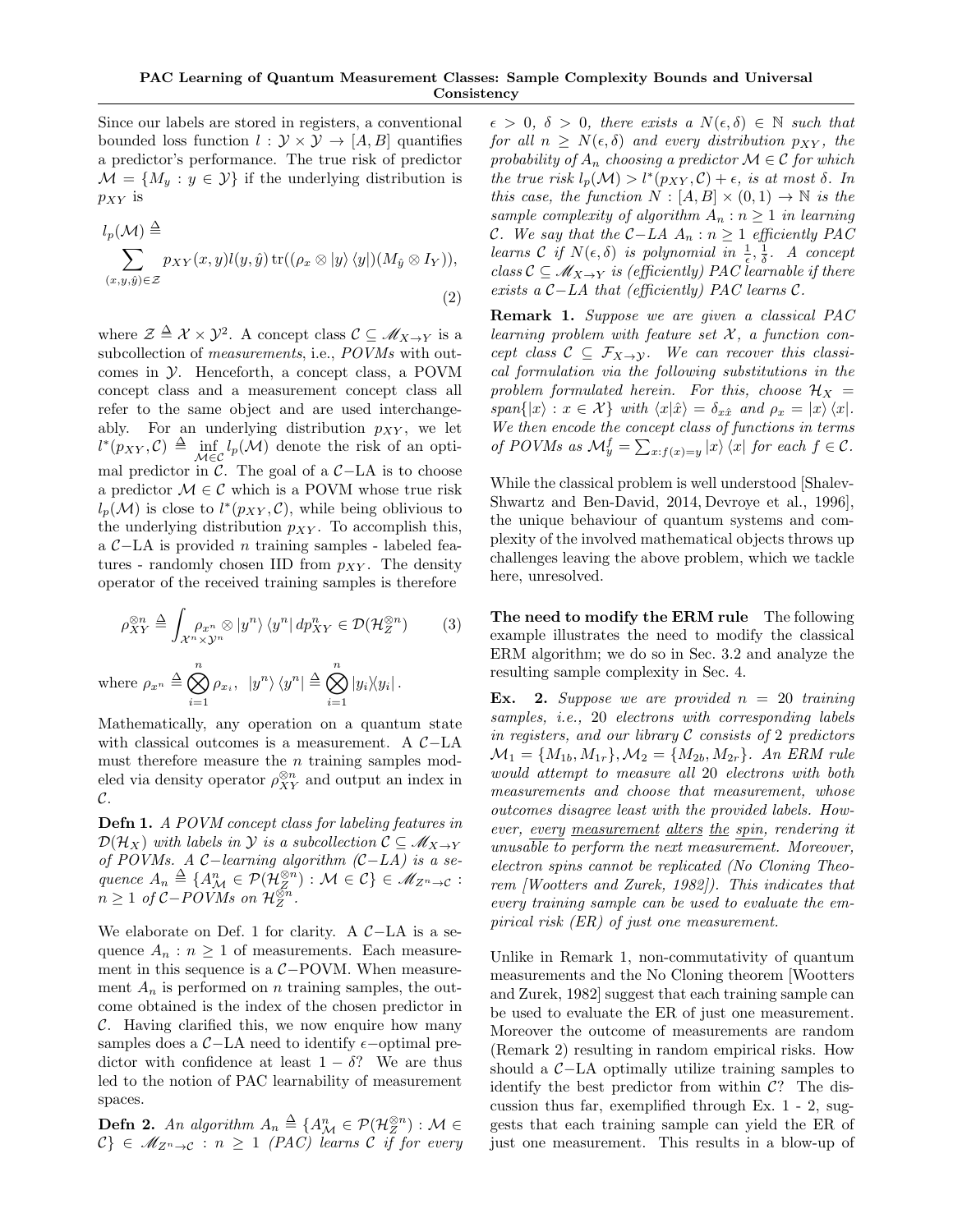the sample complexity of any concept class. Our first simple step (Sec. 3.1) is to leverage compatible measurements [Holevo, 2019, Sec. 2.3.2] to 're-use' samples effectively. We build on this to derive an upper bound on the sample complexity. In contrast with the previous work [Heidari et al., 2021], our work necessitates a substantial extension to cover the ubiquitous case of infinite-cardinality concept classes and to generalize beyond compatible partitions defined in terms of commuting POVMs.

# 3 STOCHASTICALLY COMPATIBLE POVMS AND A NEW ERM RULE

While classical register contents maybe duplicated, thereby permitting simultaneous evaluations of all functions in  $C \subseteq \mathcal{F}_{X\to Y}$ , the No Cloning theorem [Wootters and Zurek, 1982] precludes reproducing quantum states. Moreover, any measurement results in the collapse of a quantum state: performing POVM  $\mathcal{M}_1 = \{M_{1y} \otimes I_Y : y \in \mathcal{Y}\}\$  on each training sample results in the modified training samples described ple results in the modified training samples described<br>via  $\tilde{\rho}_{XY}^{on}$ , where  $\tilde{\rho}_{XY} = \sum_{z \in \mathcal{Y}} \int \sqrt{M_{1z}} \rho_x \sqrt{M_{1z}}$  $|y\rangle \langle y| \, d p_{XY}$ . Performing subsequent POVMs on the collapsed training samples does not enable us to estimate the true risk of these predictors.

### 3.1 Stochastically Compatible Measurements

The ERM rule we propose is based on the divide-andconquer approach. While POVMs are generally incompatible, certain subsets are jointly measurable [Holevo, 2019, Sec. 2.1.2, leading us to the following. $4$ 

**Defn 3.** A subcollection  $\mathcal{B} \subseteq \mathcal{M}_{X\to Y}$  of  $\mathcal{Y}-POVMs$ on  $\mathcal{H}_X$  is compatible if there exists a finite outcome set W, a W−POVM  $\mathcal{G} = \{G_w \in \mathcal{P}(\mathcal{H}_X) : w \in \mathcal{W}\}\$ on  $\mathcal{H}_X$  and a stochastic matrix  $\alpha_{\mathcal{Y}|\mathcal{W}}^\mathcal{B}:\mathcal{W}\to\mathcal{Y}$  for each  $\mathcal{B} = \{B_y \in \mathcal{P}(\mathcal{H}_X) : y \in \mathcal{Y}\}\in \mathcal{B}$  such that

$$
B_y = \sum_{w \in \mathcal{W}} G_w \alpha_{\mathcal{Y}|\mathcal{W}}^{\mathcal{B}}(y|w) \text{ for all } y \in \mathcal{Y} \text{ and all } \mathcal{B} \in \mathcal{B}. \tag{4}
$$

In this case, we say  $\mathscr B$  is compatible with fine-graining  $(\mathcal{W}, \mathcal{G}, \alpha_{\mathcal{Y}|\mathcal{W}}^{\mathscr{B}}) \triangleq (\mathcal{W}, \mathcal{G}, \alpha_{\mathcal{Y}|\mathcal{W}}^{\mathscr{B}}: \mathcal{B} \in \mathscr{B}).$ 

In other words, a compatible collection of POVMs can be applied by first applying a *single* POVM to a quantum state, then applying a noisy classical channel to the output of this POVM. The classical channel is unique to each individual POVM in the compatible collection.

From (4), it is evident that to obtain the joint statistics of all POVMs in a compatible subcollection  $\mathscr{B}$ , one can perform POVM  $G$  and pass the outcome through the stochastic matrix  $\prod_{\mathcal{B}\in\mathscr{B}}\alpha_{\mathcal{Y}|\mathcal{W}}^{\mathcal{B}}$ . This suggests that we partition the POVM concept class  $\mathcal C$  into compatible subcollections and 're-use' training samples amongst POVMs within a compatible subcollections. Before we state this, we identify an important example of a compatible subcollection.

**Remark 2.** A subcollection  $\mathscr{B} \subseteq \mathcal{M}_{X \to Y}$  of  $Y-POVMs$  on  $H_X$  are compatible if for any pair  $\mathcal{M} = \{M_y : y \in \mathcal{Y}\}\in \mathcal{B}, \mathcal{L} = \{L_y : y \in \mathcal{Y}\}\in \mathcal{B},$ we have  $M_u L_{\hat{u}} = L_{\hat{u}} M_u$  for all  $(y, \hat{y}) \in \mathcal{Y} \times \mathcal{Y}$ .

While commutative POVMs are compatible, the converse is not necessarily true. In fact, the problem of characterizing compatible POVMs remains active [Jae et al., 2019], [Guerini and Terra Cunha, 2018], [Kunjwal, 2014] [Karthik et al., 2015]. Notwithstanding this, the notion of compatibility provides us with the appropriate construct to modify a naive ERM rule that resulted in blowup of sample complexity. We specify the new ERM rule in the following.

## 3.2 ERM Rule for Learning Quantum Measurement Concept Classes

The idea of the new ERM rule is to partition the POVM concept class  $\mathcal C$  into compatible subcollections. The set of training samples is also partitioned analogously so that there is a 1 : 1 correspondence between the two partitions. The number  $n_i$  of samples allotted to a given partition element with index  $i$  in the compatible partition is chosen in accordance with our sample complexity upper bound in Theorem 1. That is, we choose  $n_i = \frac{8(B-A)\log(1/\delta) + 8B^2VC(\mathcal{B}_i)}{\epsilon^2}$ , where the VC dimension  $VC(\cdot)$  is defined in subsequent discussion. Each subset of the training samples is employed  $(4)$ <sup>to evaluate the ER of all POVMs in the corresponding</sup> compatible subset. Finally, the POVM with the least ER among all POVMs is the chosen predictor. The following definition enables us specify the proposed ERM rule precisely.

**Defn 4.** Let  $C \subseteq M_{X\to Y}$ . We say  $(\mathcal{B}_i : i \in I)$  is a compatible partition of C if (i)  $\mathscr{B}_i \subseteq \mathcal{C}$  is compatible for each  $i \in I$ , (ii)  $\mathscr{B}_i \cap \mathscr{B}_i = \phi$  whenever  $\hat{i} \neq i$  and (iii)  $\bigcup \mathscr{B}_i = \mathcal{C}$ . In this case, suppose  $\mathscr{B}_i$  is compatible i∈I

with fine-graining  $(\mathcal{W}_i, \mathcal{G}_i, \alpha^i_{\mathcal{Y}|\mathcal{W}_i}) \triangleq (\mathcal{W}_i, \mathcal{G}_i, \alpha^{\mathcal{B}_i}_{\mathcal{Y}|\mathcal{W}_i})$ for each  $i \in I$ , we say  $\mathscr{B}_I \triangleq (\mathscr{B}_i : i \in I)$  is a compatible partition of C with fine-graining  $(W_i, \mathcal{G}_i, \alpha^i_{\mathcal{Y}|W_i})$ :  $i \in I$ . Furthermore, we let  $\mathfrak{B}$  denote the set of all com-

<sup>&</sup>lt;sup>4</sup>Note that our notion of *compatible* is referred to as stochastically compatible by Holevo [Holevo, 2019, Sec. 2.1.2, Pg. 13]. Compatible in [Holevo, 2019, Sec. 2.1.2] corresponds to the case when the stochastic matrices are  $0 - 1$  valued.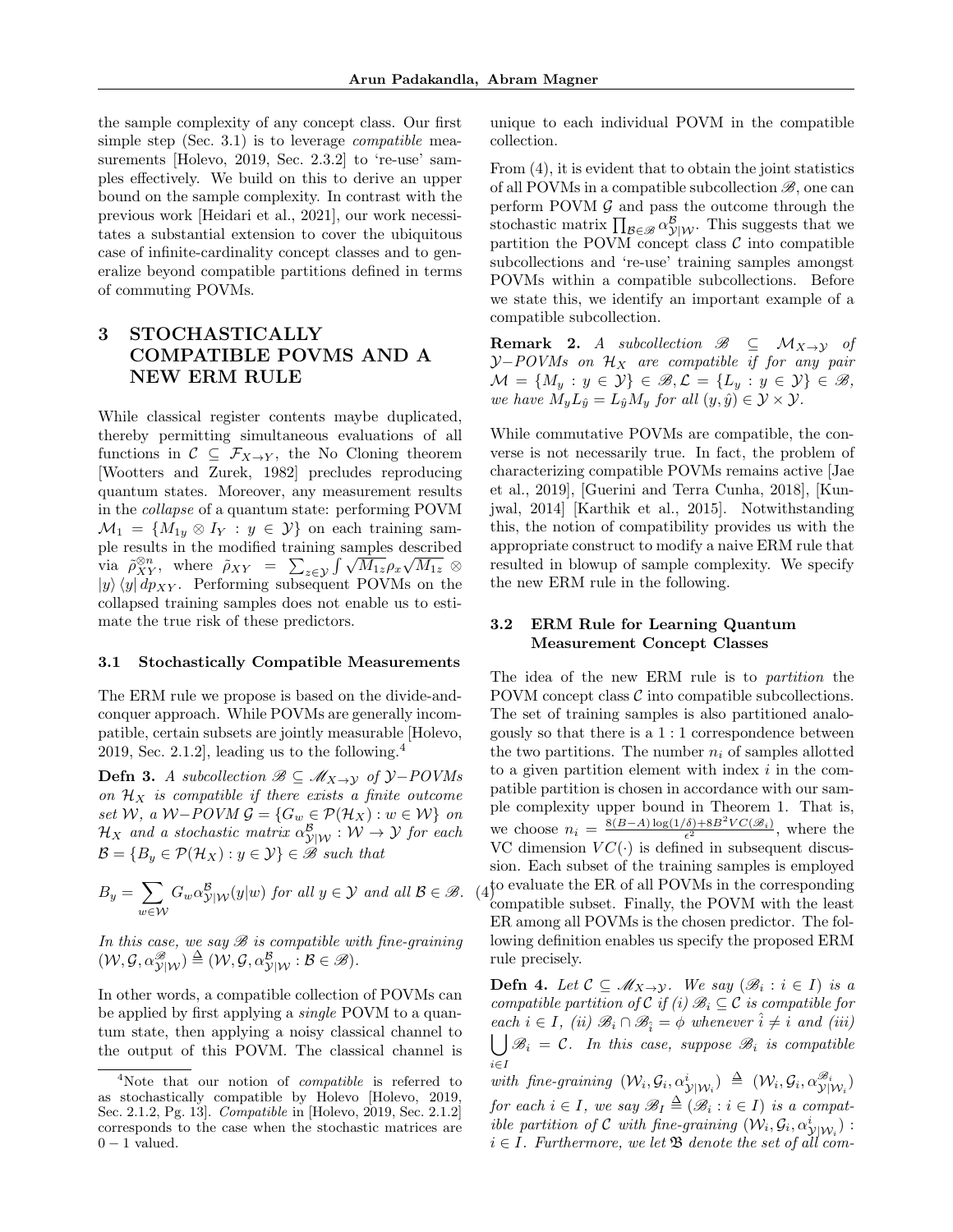patible partitions of POVM concept class  $\mathcal{C} \subseteq \mathcal{M}_{X \to Y}$ .

We give a finite example below.

**Ex.** 3. Suppose  $\mathcal{Y} = \{0, 1\}$ ,  $\mathcal{C} = \{\mathcal{M}_1, \cdots, \mathcal{M}_5\}$ contains 5 POVMs. Suppose  $\mathcal{B}_1 = \{M_1, M_2\}$ and  $\mathscr{B}_2 = \{M_3, M_4, M_5\}$  is a compatible partition of C (Defn. 4). Specifically, suppose  $\mathcal{B}_1$  is com- $\textit{path}\quad \textit{line-graining} \quad (\mathcal{W}_1,\mathcal{G}_1,\alpha^1_{\mathcal{Y}|\mathcal{W}_1},\alpha^2_{\mathcal{Y}|\mathcal{W}_1})$ and  $\mathscr{B}_2$  is compatible with fine graining  $(W_2, \mathcal{G}_2, \alpha^3_{\mathcal{Y}|W_2}, \alpha^4_{\mathcal{Y}|W_2}, \alpha^5_{\mathcal{Y}|W_2}).$  In order to obtain outcomes that are statistically indistinguishable from that of the outcomes of POVMs in  $\mathcal{B}_1$ , one can perform  $W_1$ -POVM  $G_1$  on the quantum state and post-process the outcome  $w_1 \in W_1$  by passing it through the product stochastic matrix

$$
\alpha_{\mathcal{Y}|\mathcal{W}_1}^1(y_1, y_2|w_1) \stackrel{\Delta}{=} \alpha_{\mathcal{Y}|\mathcal{W}_1}^{\mathcal{B}_1}(y_1, y_2|w_1)
$$
\n
$$
\stackrel{\Delta}{=} \alpha_{\mathcal{Y}|\mathcal{W}_1}^{\mathcal{M}_1}(y_1|w_1)\alpha_{\mathcal{Y}|\mathcal{W}_1}^{\mathcal{M}_2}(y_2|w_1)
$$
\n(5)

where  $(w_1, y_1, y_2) \in \mathcal{W}_1 \times \mathcal{Y}^2$ .

Ex. 3 identifies a compatible partition with two elements, i.e.,  $I = \{1, 2\}$  with  $t = 2$ . The product stochastic matrix for  $i = 1$  is explicitly stated in the example. The outcomes  $(w_j^{(i)} : 1 \le j \le n_i)$  are the  $n_i$  outcomes one obtains on performing POVM  $\mathcal{G}_i$  on the  $n_i$  quantum states. Each of these is passed through the product stochastic matrix  $\alpha_{\mathcal{Y}|\mathcal{W}_i}^i = \alpha_{\mathcal{Y}|\mathcal{W}_i}^{\mathscr{B}_i}$ . We have denoted the resulting collection of outcomes  $(\hat{y}_{j}^{\mathcal{B}} : \mathcal{B} \in \mathscr{B}_{i}) : 1 \leq j \leq n_{i}$  to distinguish it from the labels provided as part of the training data. These were denoted as  $y_1, y_2$  in Ex. 3. The remaining steps facilitate identifying the ERM POVM in each partition followed by identifying the global ERM POVM that is returned.

**Remark 3.** If  $\mathcal{B} = \{M_j : 1 \le j \le J\}$  consists of commuting  $\mathcal{Y}-POVMs$   $\mathcal{M}_j = \{M_{jy} \in \mathcal{P}(\mathcal{H})$ :  $y \in \mathcal{Y}$  :  $1 \leq j \leq J$ , then  $\mathscr{B}$  is compatible with fine-graining  $(\mathcal{Y}^J, \prod_{j=1}^J \mathcal{M}_j, \mathbb{1}_{Y_j \mid \underline{Y}})$ , where  $\mathcal{Y}^J = \times_{j=1}^J \mathcal{Y}_j$  is the Cartesian product,  $\prod_{j=1}^J \mathcal{M}_j \triangleq$  $\{M_{1y_1}M_{2y_2}\cdots M_{Jy_J}\in \mathcal{P}(\mathcal{H}) : (y_1,\cdots,y_J)\in \mathcal{Y}^J\}$  is the product POVM and  $\mathbb{1}_{Y_j | \underline{Y}}(y | y_1, \dots, y_J) = \mathbb{1}_{\{y=y_j\}}$ is the co-ordinate function.

**Remark 4.** For a set  $X$ , consider the Hilbert space  $\mathcal{H}_X \triangleq span\{|x\rangle : x \in \mathcal{X}\}\$  with  $\langle \hat{x}|x\rangle = \delta_{\hat{x}x}$ . The set of all stochastic matrices on  $\mathcal X$  (that subsumes functions) forms a commuting set of operators on  $\mathcal{H}_X$ . Hence the classical PAC learning problem reduces to a POVM concept class in which all operators commute. The ERM-Q therefore reduces to the classical ERM with one commuting subset of POVMs.

Remark 5. While the ERM-Q algorithm 're-uses' samples to obtain ER of POVMS within a compatible subset, it makes no attempt to 're-use' samples across

Algorithm 1: ERM-Quantum (ERM-Q) Algorithm

**Input:** POVM Concept class  $\mathcal{C}$  and n training samples with  $(y_1, \dots, y_n)$  denoting the labels.

**Output:** Index of the selected predictor in  $\mathcal{C}$ 

1 Identify a compatible partition 
$$
\mathscr{B}_I \triangleq (\mathscr{B}_i : i \in I)
$$
  
of *C* with fine graining  $(W_i, \mathcal{G}_i, \alpha^i_{\mathcal{Y}|W_i}) : i \in I$  and  
let  $t = |I|$ . Henceforth, let  $\alpha^i_{\mathcal{Y}|W_i} = \prod_{i} \alpha^{\mathcal{B}}_{Y|W_i}$ 

 $\mathcal{B} \in \mathscr{B}_i$ be the product of the stochastic matrices.

2 Partition *n* training samples into  $t = |I|$  subsets with  $i$ −th subset having  $n_i$  training samples. Let  $(y_j^{(i)}: 1 \leq j \leq n_i)$  denote the training sample labels of samples provided in  $i$ -th subset.  $n_i$  is determined in relation to  $VC(\mathcal{B}_i)$  appearing in (9)

3 for  $i = 1$  to t do

- Perform  $W_i$ -POVM  $\mathcal{G}_i$  on each of the  $n_i$ samples. For  $j = 1, \dots, n_i$ , let  $w_j^{(i)} \in \mathcal{W}_i$ denote the outcome of the POVM on the  $j$ −th quantum state.
- 5 Postprocess  $(w_j^{(i)} : 1 \le j \le n_i)$  by passing each component through the stochastic matrix  $\alpha^i_{\mathcal{Y}|\mathcal{W}_i}$ . For POVM  $\mathcal{B} \in \mathscr{B}_i \subseteq \mathcal{C}$ , let  $\hat{y}_j^{\mathcal{B}}$ denote the post-processed outcome corresponding to sample  $i$ .
- 6 Compute ER ER $(\mathcal{B}, \mathscr{B}_i) \triangleq \frac{1}{n_i} \sum_{j=1}^{n_i} l(\hat{y}_{j}^{\mathcal{B}}, y_j^{(i)})$ of POVM  $\mathcal{B} \in \mathscr{B}_i \subseteq \mathcal{C}$ .

$$
\tau \quad \boxed{\text{ Let } \mathcal{B}_i^* = \arg\min_{\mathcal{B} \in \mathscr{B}_i} \text{ER}(\mathcal{B}, \mathscr{B}_i)}.
$$

**• return** Index arg  $\min_{i \in I} \mathcal{B}_i^*$  that globally minimizes ER.

subsets of a compatible partition. Using  $\{\rho_x : x \in \mathcal{X}\}\$ and the obtained outcomes one can, in theory, characterize all possible collapsed states and 're-use' samples across partitions to glean partial information on the ER of incompatible POVMs. Since POVMs obfuscate phase information of the collapsed state, we have not attempted to explore this direction in this first step. Our sample complexity of ERM-Q is therefore only an upper bound.

# 4 AN UPPER BOUND ON THE SAMPLE COMPLEXITY OF POVM CONCEPT CLASSES

We derive an upper bound on the sample complexity of ERM-Q algorithm. As noted before, in contrast to the classical PAC, there are two points of departure - non-commutativity and random outcomes. The former led us to partitioning  $\mathcal{C}$ . The latter forces us to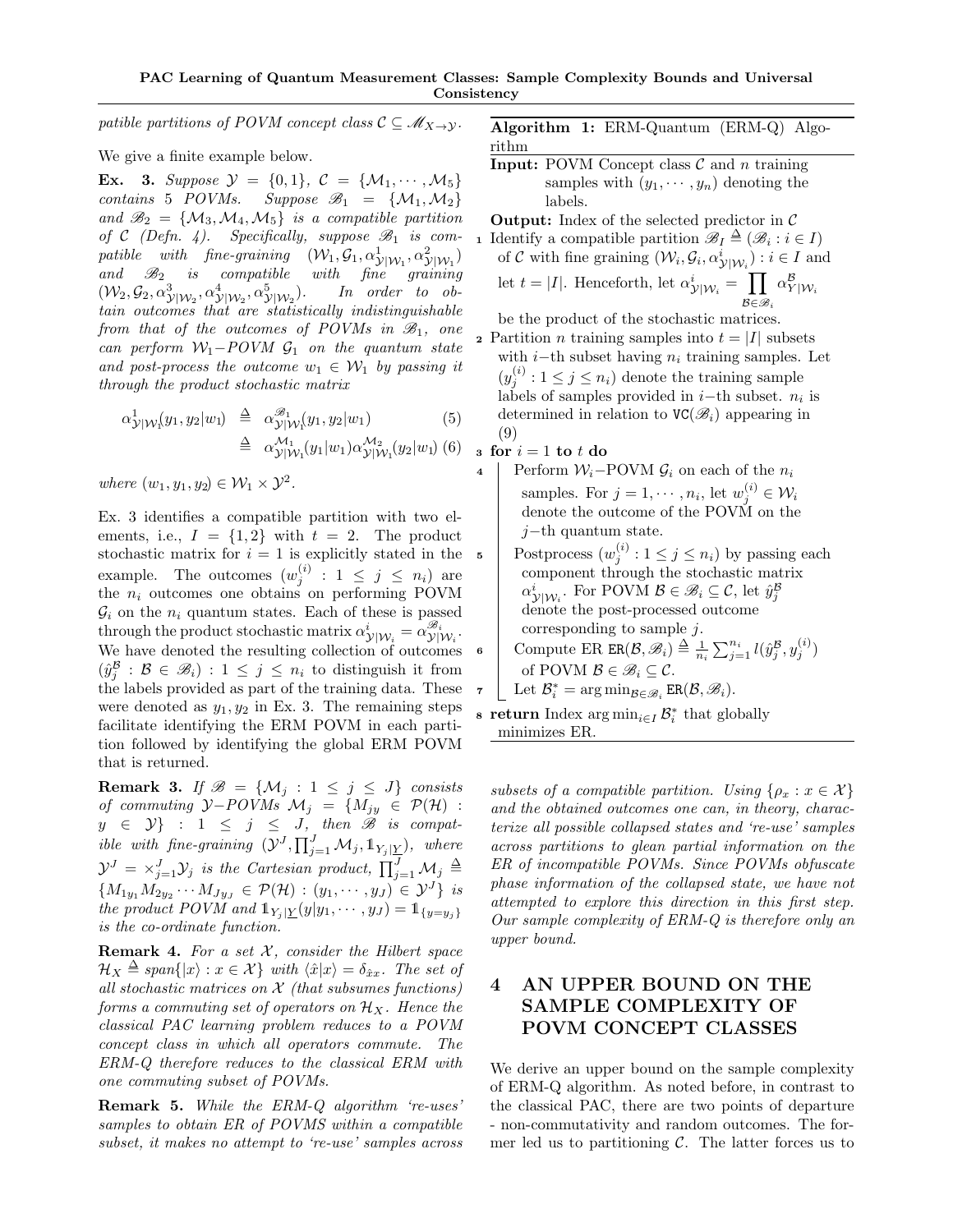deal with randomness in outcome labels. We provide several steps of the proof in Sec. 4.2. To aid clarity and readability, probability of events are expressed as expectations of corresponding indicator RVs, which is further expressed as a summation. E.g., if  $X, Y, Z$  has a distribution  $p_{XY} p_{Z|X}$ , then  $P(l(Y, Z) > a)$  is written as  $\sum_{x,y,z} p_{XY}(x,y) p_{Z|X}(z|x) 1\!\!1_{\{l(y,z)>a\}}$ . This is done only to permit an uncluttered integration of quantum and classical probability. We emphasize that none of the arguments rely on summations confined to finite ranges or suprema being maxima.

## 4.1 VC Dimension of Compatible POVMs and Sample Complexity of ERM-Q

The divide-and-conquer approach of ERM-Q is naturally reflected in its sample complexity. Below, we define a notion of VC dimension of a compatible concept class and use it to upper bound the sample complexity of ERM-Q.

**Defn 5.** Let  $\mathcal{B} = {\mathcal{B}_k : k \in \mathcal{K}}$  be a compatible partition with fine-graining  $(\mathcal{W}, \mathcal{G} \triangleq \mathcal{G}_{\mathcal{W}}, \alpha_k \triangleq \alpha_{\mathcal{Y}|\mathcal{W}}^k : k \in$ K) where  $\mathcal{G} = \{G_w \in \mathcal{P}(\mathcal{H}) : w \in \mathcal{W}\}\$ . Let

$$
\beta_k(y_k|x) \stackrel{\Delta}{=} \sum_{w \in \mathcal{W}} \text{tr}(\rho_x G_w) \alpha_k(y_k|w) \tag{7}
$$

and

$$
\beta_{\mathcal{K}}(y_k : k \in \mathcal{K}|x) = \sum_{w \in \mathcal{W}} \text{tr}(\rho_x G_w) \prod_{k \in \mathcal{K}} \alpha_k(y_k|w). \quad (8)
$$

For  $x \in \mathcal{X}$ , we say  $(y_k : k \in \mathcal{K})$  is reachable from x if  $\beta_{\mathcal{K}}(y_k : k \in \mathcal{K}|x) > 0$ . Let  $r \in \mathbb{N}$  and let  $\underline{y} \triangleq (\underline{y}_1, \cdots, \underline{y}_r) \in \mathcal{Y}^{|\mathcal{K}|} \times \cdots \times \mathcal{Y}^{|\mathcal{K}|}$  where  $\underline{y}_i = (y_{ki} :$  $\overline{k} \in K$ ) for  $i \in [r]$ . We say  $\underline{y}$  is reachable from  $\underline{x} = (x_1, \dots, x_r) \in \mathcal{X}^r$  if  $\prod_{i=1}^r \overline{\beta}_{\mathcal{K}}(\underline{y}_i | x_i) > 0$ . Let  $\theta_r(\mathscr{B}, \underline{x}) \triangleq \{y \in \mathcal{Y}^{|\mathcal{K}|r} : y \text{ is reachable from } \underline{x}\}.$  We say B shatters  $\underline{x} \in \mathcal{X}^r$  if  $\overline{\vert} \theta_r(\mathscr{B},\underline{x}) \vert = \vert \mathcal{Y} \vert^r$ . The VC dimension of  $\mathcal{B}$ , denoted  $\mathit{VC}(\mathcal{B})$ , is the maximal  $d \in \mathbb{N}$ for which there exists a set  $\underline{x} \in \mathcal{X}^d$  that is shattered by  $\mathscr{B}.$  Finally, we let  $\mathcal{S}_r(\mathscr{B}) \triangleq \max_{\underline{x} \in \mathcal{X}^r} |\theta_r(\mathscr{B}, \underline{x})|$ .

This leads to the following theorem.

**Theorem 1.** The sample complexity  $N : [A, B] \times$  $(0, 1) \rightarrow \mathbb{N}$  of the ERM-Q algorithm in learning C is bounded by

$$
N(\epsilon, \delta) \leq \tag{9}
$$

$$
\min_{(\mathscr B_1,\cdots,\mathscr B_{|I|})\in \mathfrak B}\frac{8((B-A)\log\Bigl(\frac{|I|}{\delta}\Bigr)+B^2\sum_{i=1}^{|I|}\mathit{VC}(\mathscr B_i)) )}{\epsilon^2}
$$

where the minimum is over the collection  $\mathfrak{B}$  of all compatible partitions of  $\mathcal C$  as defined in Defn. 4.

Remark 6. From the definition of reachability and  $\theta_r(\mathscr{B},x)$ , it is evident that the VC dimension of POVM classes is, owing to its indeterminsim, quite high. Indeed, any set of outcome labels that get a non-zero probability of occurrence, no matter how small, is reachable. This increases the sample complexity of POVM classes. Quantum indeterminism is unfortunately unavoidable. Additionally, our bound is finite only when a finite-cardinality compatible partition of the hypothesis class exists. This condition naturally holds in certain use cases: e.g., where an experimenter has access to finitely many "root" measurement devices (POVMs), and they form an infinite-cardinality concept class by passing the results of these POVMs through infinitely many classical channels. In this scenario, the natural partition is immediate. It is likely that our results can be further extended to the case where we only require a looser version of compatibility among POVMs in a partition element. Since the space of POVMs of a given dimension is compact, finitude of the partition may then be guaranteed. However, the problem of actually specifying a partition for which our bound is minimized can likely only be solved under further assumptions on the hypothesis class.

Our provided sample complexity bound is a nontrivial extension of the techniques in the classical learning theory case to the quantum framework, which is necessary for showing finite sample complexity bounds for infinite-cardinality learnable hypothesis classes. Our upper bound is likely not tight for a wide variety of POVM classes. Thus, it is of interest to further improve our upper bound and to provide sample complexity lower bounds that match upper bounds. Ultimately, the goal is to give necessary and sufficient conditions for learnability of POVM classes, and the present work is a first step in this direction.

#### 4.2 Proof of Theorem 1 : Outline

To indicate the general direction of the proof, we identify here two main terms  $T_1$  and  $T_2$  that need to be bounded on the above in order to derive sample complexity. Upper bounds on the two main terms are derived in the supplementary material.

**Preliminaries and Notation:** Let  $\mathscr{B}_1, \cdots, \mathscr{B}_{|I|}$  be a compatible partition of  $C$ . Throughout, we focus on proving the uniform convergence property [Shalev-Shwartz and Ben-David, 2014, Defn. 4.3] of one partition element  $\mathscr{B}_1$ , henceforth denoted  $\mathscr{B}$ . Let  $\mathscr{B} =$  $\{\mathcal{M}_1, \cdots, \mathcal{M}_K\} \subseteq \mathcal{C}$  be compatible, with fine graining  $(W, \mathcal{G}_W, \alpha_{Y|W}^k : 1 \leq k \leq K)$ . Henceforth, we let  $\alpha_k = \alpha_{Y|W}^k : k \in [K]$  and  $\mathcal{G} = \mathcal{G}_{\mathcal{W}}$ . To prevent overloading, we let  $\mathcal{Z} = \mathcal{Y}$  and use  $z, Z_k, z_k$ to refer to the outcome of the POVMs in  $\mathscr{B}$  on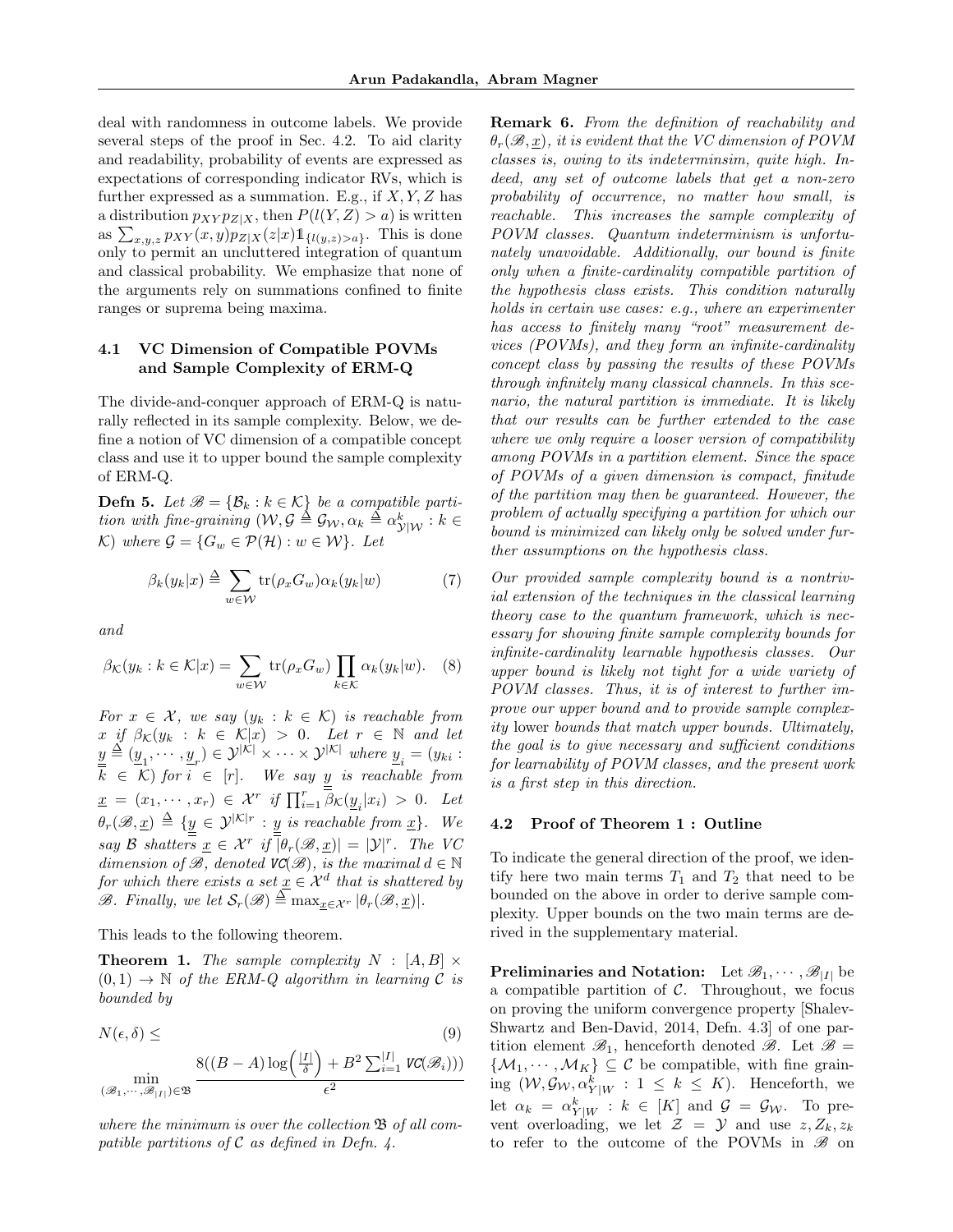the X−system of the training sample. Recall that ERM-Q performs POVM  $\mathcal{G}^n = \{G_{w_1} \otimes \cdots \otimes G_{w_n}$ :  $(w_1, \dots, w_n) \in \mathcal{W}^n$  on  $\rho_X^{\otimes n}$ , where  $\rho_X = \int \rho_x dp_X =$  $\sum_{x \in \mathcal{X}} p_X(x) \rho_x$  with  $p_X$  unknown. Each of the *n* outcomes  $W_i : i \in [n]$  (RVs) is passed through stochastic matrix  $(\alpha_{[K]}(\underline{z}|w) = \alpha_{[K]}(z_1, \dots, z_K|w) : (\underline{z}, w) =$  $(z_1, \dots, z_K, w) \in \mathcal{Z}^K \times \mathcal{W}$ , where<sup>5</sup>

$$
\alpha_{[K]}(z_1, \cdots, z_K | w) \stackrel{\Delta}{=} \prod_{k=1}^K \alpha_k(z_k | w)
$$
 (10)

for  $(z_1, \dots, z_K, w) \in \mathcal{Z}^K \times \mathcal{W}$ . Provided with quantum states corresponding to features  $(x_1, \dots, x_n)$ , it can be verified that the K random labels  $\underline{Z}_i \triangleq$  $(Z_{1i}, Z_{2i}, \cdots, Z_{Ki})$  output by the ERM-Q corresponding to state  $\rho_{x_i}$  have distribution

$$
\beta_{[K]}(\underline{z}_i|x_i) \stackrel{\Delta}{=} \beta_{[K]}(z_{1i}, \cdots, z_{Ki}|x_i) \qquad (11)
$$

$$
\stackrel{\Delta}{=} \sum_{w \in \mathcal{W}} \text{tr}(\rho_{x_i} G_w) \alpha_{[K]}(z_{1i}, \cdots, z_{Ki}|w)
$$

where  $(w, \underline{z}_i) \in \mathcal{W} \times \mathcal{Z}^K$ . Moreover, the *n* vectors  $\underline{Z} \triangleq (\underline{Z}_i : i \in [n])$  are mutually independent and we let  $\beta_{[K]}^n(\underline{\underline{z}}|\underline{x}) \triangleq \prod_{i=1}^n \beta_{[K]}(\underline{z}_i|x_i)$  specify the distribution of the outcome label RVs  $Z$ . Moreover, from  $(10)$ ,  $(11)$ , the marginal of  $Z_{ki}$  conditioned on feature  $x_i$  is  $\beta_k(z_{ki}|x_i) \triangleq \sum_{w \in \mathcal{W}} \text{tr}(\rho_{x_i}G_w) \alpha_k(z_{ki}|w)$ . Using all of this, it can be verified that the uniform convergence property [Shalev-Shwartz and Ben-David, 2014, Defn. 4.3] demands that we characterize  $N(\epsilon, \delta) \in \mathbb{N}$ for which

$$
\sup_{p_{XY}} \sum_{\underline{x} \in \mathcal{X}^n} \sum_{\underline{y} \in \mathcal{Y}^n} \sum_{\underline{z}_1 \in \mathcal{Z}^K} (12)
$$
\n
$$
\cdots \sum_{\underline{z}_n \in \mathcal{Z}^K} p_{XY}^n(\underline{x}, \underline{y}) \beta_{[K]}^n(\underline{\underline{z}} | \underline{x}) \mathbb{1}_{\{\phi(\underline{x}, \underline{y}, \underline{z}) > \epsilon\}} \le \delta,
$$

where  $\phi(\cdot)$  is the maximal deviation of the empirical risk from the true risk, over all partition element indices k. Since  $1_{\{\phi(\underline{x},\underline{y},\underline{z})>\epsilon\}} \leq$  $1_{\{\phi(\underline{x},\underline{y},\underline{z})-\mathbb{E}\{\phi(\underline{X},\underline{Y},\underline{Z})\}>\frac{\epsilon}{2}\}}+1_{\{\mathbb{E}\{\phi(\underline{X},\underline{Y},\underline{Z})\}>\frac{\epsilon}{2}\}}$ , it suffices to derive conditions under which  $T_1 \leq \delta$ , where we define

$$
T_1 \triangleq (13)
$$
  

$$
\sum_{x,y,\underline{z}} p_{XY}^n(\underline{x},\underline{y}) \beta_{[K]}^n(\underline{z}|\underline{x}) \mathbb{1}_{\{\phi(\underline{x},\underline{y},\underline{z}) - \mathbb{E}\{\phi(\underline{X},\underline{Y},\underline{Z})\} > \frac{\epsilon}{2}\}}
$$

and  $T_2 \triangleq \mathbb{E}\{\phi(\underline{X}, \underline{Y}, \underline{Z})\} \stackrel{(ii)}{\leq} \frac{\epsilon}{2}$ , where we have suppressed the summation ranges, and let  $z =$  $(\underline{z}_1, \cdots, \underline{z}_n) \in \mathcal{Z}^{KN}.$ 

Outline of Key Steps: The crux of the proof lies in deriving upper bounds on  $T_1$  and  $T_2$ . The main

tool in bounding  $T_1$  is the Bounded Difference Inequality (BDI) [Stephane Boucheron and Massart, 2013, Thm. 6.2. The bound on  $T_2$  is derived using the VC inequality and Massart's lemma Specifically, the ghost sample technique followed by the symmetrization technique leads us to the Rademacher complexity of the POVM concept class. Finally, using Massart's lemma, we derive a bound on  $T_2$ . A complete proof is given in the supplementary material.

# 5 UNIVERSAL CONSISTENCY OF POVM CLASSES

We now identify specific sequences of POVM concept classes that are universally consistent [Devroye et al., 1996, Chap. 6]. We identify natural universally consistent sequences of POVM concept classes. We also discuss techniques for identifying other universally consistent sequences. Ours being the first in this theoretical line of study, we do not stress on the challenges of designing such classes. We begin by defining universal consistency and introduce a sequence of POVM concept classes of interest.

**Defn 6.** Consider a distribution  $p_{XY} \in \mathcal{P}(\mathcal{X} \times \mathcal{Y}),$ a collection  $(\rho_x \in \mathcal{D}(\mathcal{H}) : x \in \mathcal{X})$  of density operators, the density operator of the feature-label quantum state  $\rho_{XY} \triangleq \int_{\mathcal{X}\times\mathcal{Y}} \rho_x \otimes |y\rangle \langle y| \, dp_{XY} \in \mathcal{D}(\mathcal{H}_Z)$ and a loss function  $l : \mathcal{Y}^2 \to [A, B]$ . We let  $l_p^* \triangleq$  $\inf_{\mathcal{M}\in\mathscr{M}_{X\to Y}} l_p(\mathcal{M})$  denote the Bayes' risk.<sup>6</sup> A sequence  $\mathcal{C}_k \subseteq \mathcal{M}_{X\to Y} : k \geq 1$  of POVM concept classes is universally consistent if  $\lim_{k\to\infty} l_p(\mathcal{C}_k) = l_p^*$  for every  $p_{XY} \in \mathcal{P}(\mathcal{X} \times \mathcal{Y})$ , where for any  $\mathcal{B} \subseteq \mathscr{M}_{X \to Y}$ , we define  $l_p(\mathcal{B}) \triangleq \inf_{\mathcal{M} \in \mathcal{B}} l_p(\mathcal{M}).$ 

Universally consistent POVM concept classes enables us to squeeze the approximation error<sup>7</sup> to 0. Specifically, suppose a sequence  $\mathcal{M}_k \in \mathscr{M}_{X \to Y} : k \geq 1$  is universally consistent, and if we can find a sequence  $k(n) \in \mathbb{N}$  for  $n \in \mathbb{N}$  such that  $\lim_{n\to\infty} k(n) = \infty$ , then the loss of this sequence  $\lim_{n\to\infty} l_p(\mathcal{M}_{k(n)}) = l_p^*$ achieves the Bayes' risk. It is therefore of interest to find a sequence  $k(n)$ :  $n \geq 1$  that grows slowly enough such that the estimation error also goes to zero. Next, we design a sequence of POVM concept classes that are universally consistent.

 ${}^{5}$  The reader may recall Ex.  $3$ 

 ${}^{6}l_{p}(\mathcal{M})$  is defined in (2). We have done away with the subscripts XY in  $p_{XY}$  while denoting  $l_p^*$  and  $l_p(\mathcal{M})$  to reduce notational clutter.

<sup>7</sup>See [Shalev-Shwartz and Ben-David, 2014, Sec. 5.2] for definitions of approximation and estimation errors.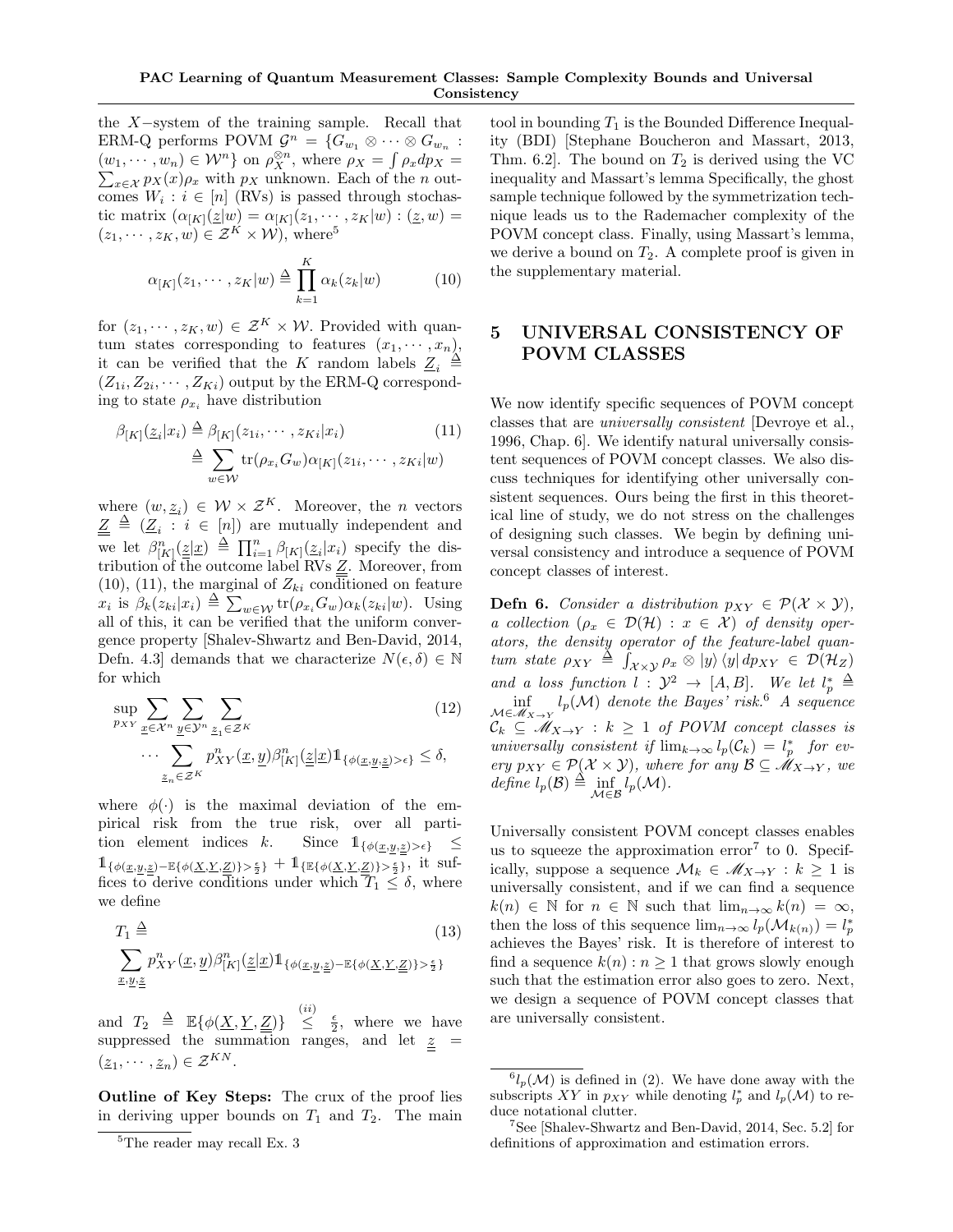### 5.1 Optimal state discrimination yields universal consistency

We recall that the learning algorithm is ignorant of the collection  $(\rho_x \in \mathcal{D}(\mathcal{H}) : x \in \mathcal{X})$  of density operators and is only provided the prepared quantum states and the corresponding labels. Our approach at designing universally consistent POVM concept classes is based on optimal state discrimination. Suppose the collection  $(\rho_x \in \mathcal{D}(\mathcal{H}) : x \in \mathcal{X})$  was perfectly distinguishable via a measurement  $\mathcal{G} \in \mathcal{M}_{\mathcal{H}_X \to \mathcal{X}}$ . Here  $\mathcal{M}_{\mathcal{H}_X\to\mathcal{X}}$  denotes the set of all  $\mathcal{X}-\text{POVMs}$  on  $\mathcal{H}_X$  and  $\mathcal{G} = \{G_x : x \in \mathcal{X}\}\$ has  $|\mathcal{X}|$  positive operators that sum to the identity on  $\mathcal{H}_X$  that satisfy  $tr(G_x \rho_{\hat{x}}) = \delta_{x\hat{x}}$ . Then any universally consistent sequence of function concept classes can be adapted to form a universally consistent sequence of POVM concept classes. Our approach when the collection ( $\rho_x \in \mathcal{D}(\mathcal{H}) : x \in \mathcal{X}$ ) is not perfectly distinguishable is to employ an optimal state discriminator  $\mathcal{G} \in \mathcal{M}_{\mathcal{H}_X \to \mathcal{X}}$  for the collection  $(\rho_x \in \mathcal{D}(\mathcal{H}) : x \in \mathcal{X}).$ 

To find the optimal state discriminator  $\mathcal{G} \in \mathcal{M}_{\mathcal{H}_X \to \mathcal{X}}$ for the collection  $(\rho_x \in \mathcal{D}(\mathcal{H}) : x \in \mathcal{X})$ , we turn to [Holevo, 2019, Sec. 2.4], wherein it is proven that the problem of identifying optimal state discriminator is one of maximizing an affine function over a convex set of observables. We next state the necessary facts.

**Fact 1.** Given a Hilbert space  $\mathcal{H}_X$  of finite dimension and a collection ( $\rho_x \in \mathcal{D}(\mathcal{H}) : x \in \mathcal{X}$ ) of density operators, there exists an optimal state discriminator  $\mathcal{G} = \{G_x \in \mathcal{P}(\mathcal{H}) : x \in \mathcal{X}\}\in \mathcal{M}_{\mathcal{H}_X \to \mathcal{X}}$  such that, the probability of error in identification is minimized. Moreover, identifying an optimal state discriminator G is equivalent to maximizing an affine function over a convex set of observables.

Fact 1 is stated in [Holevo, 2019, Sec. 2.4, Thm. 2.22]. Additionally, [Holevo, 2019, Ex. 2.27] proves that optimal quantum state discrimination is facilitated via unsharp observables - a phenomenon not observed in classical discrimination. While an analytical characterization of an optimal state discriminator  $\mathcal G$  might be available only for specific structured collections  $(\rho_x \in \mathcal{D}(\mathcal{H}) : x \in \mathcal{X})$  of density operators, and not in general, the fact that  $\mathcal G$  can be identified computationally efficiently via convex programming leads us to the use of this tool in our identification of a universally consistent sequence of POVM concept classes.

The second fact gives a universally consistent sequence of function concept classes.

**Fact 2.** Let  $X$  be an arbitrary domain set with a distance metric  $d(\cdot, \cdot)$  and  $\mathcal Y$  be a finite set of labels. Let  $l: \mathcal{Y}^2 \to [A, B]$  be a loss function and  $\mathcal{F}_{\mathcal{X} \to \mathcal{Y}} \triangleq \{f: X \to Y \}$  $\mathcal{X} \rightarrow \mathcal{Y}$  be the set of all functions with domain X and range Y. For a distribution  $p_{XY} \in \mathcal{P}(\mathcal{X} \times \mathcal{Y})$  a function  $f \in \mathcal{F}_{\mathcal{X} \to \mathcal{Y}}$  and any subcollection  $\mathcal{H} \subseteq \mathcal{F}$ , we let

$$
l_p(f) \triangleq \int_{\mathcal{X}\times\mathcal{Y}} l(f(x), y) dp_{XY}(x, y), \quad l_p(\mathcal{H}) \triangleq \inf_{f \in \mathcal{H}} l_p(f),
$$
\n(14)

and let  $l_p^* \triangleq \inf_{f \in \mathcal{F}} l_p(f)$  denote the Bayes' risk. For  $k \in \mathbb{N}$ , let  $\{A_{k,j} \subseteq \mathcal{X} : j \in \mathbb{N}\}\$ be a partition of X such that  $\lim_{k\to\infty}$  sup<sub>j∈N</sub> diam( $A_{k,j}$ ) = 0, where diam( $B$ ) =  $sup_{c,d\in B}d(c,d)$  for  $B\subseteq\mathcal{X}$  denotes the diameter of a set  $B \subseteq \mathcal{X}$ . For  $k \in \mathbb{N}$ , let

$$
\mathcal{H}_k \stackrel{\Delta}{=} \{ h \in \mathcal{F}_{\mathcal{X} \to \mathcal{Y}} : h(a) = h(b) \tag{15}
$$

$$
\iff \exists j \in \mathbb{N}, a, b \in A_{k,j} \}. \quad (16)
$$

Then,  $\mathcal{H}_k : k \in \mathbb{N}$  is a universally consistent sequence of function concept classes, i.e.,  $\lim_{k\to\infty} l_p(\mathcal{H}_k) = l_p^*$ for each distribution  $p \in \mathcal{P}(\mathcal{X} \times \mathcal{Y})$ .

Fact 2 is a direct consequence of [Stephane Boucheron and Massart, 2013, Thm. 6.1]. We are now set to define a sequence of POVM concept classes that are universally consistent.

**Defn 7.** Let  $X$  be a domain set,  $Y$  be a set of labels,  $\mathcal{H}_X$  be a Hilbert space,  $(\rho_x \in \mathcal{D}(\mathcal{H}) : x \in \mathcal{X})$  be density operators of the quantum states encoding the features,  $\mathcal{G} = \{G_x : x \in \mathcal{X}\}\in \mathcal{M}_{\mathcal{H}_X \to \mathcal{Y}}$  be a optimal state discriminator for the collection ( $\rho_x \in \mathcal{D}(\mathcal{H}) : x \in \mathcal{X}$ ) as defined in Fact 1 and  $\mathcal{H}_k \subseteq \mathcal{F}_{\mathcal{X} \to \mathcal{Y}} : k \geq 1$  be a universally consistent sequence of function concept classes as stated in Fact 2. For  $k \in \mathbb{N}$ ,  $h \in \mathcal{H}_k$ , we let

$$
\mathcal{M}_h^k = \{ M_{h,y}^k = \sum_{x \in \mathcal{X}: h(x) = y} G_x : y \in \mathcal{Y} \}
$$
 (17)

and  $\mathscr{M}_k \triangleq \{ \mathcal{M}_h^k : h \in \mathcal{H}_k \}.$ 

It is straightforward to verify  $\mathcal{M}_h^k \in \mathcal{M}_{X \to Y}$  and hence  $\mathscr{M}_k \subseteq \mathscr{M}_{X \to Y}$  is a POVM concept class. Indeed  $\sum_{y\in\mathcal{Y}}M_{h,y}^k = \sum_{y\in\mathcal{Y}}\sum_{x\in\mathcal{X}:h(x)=y}G_x = \sum_{x\in\mathcal{X}}G_x$  $I_{\mathcal{H}_X}$ , the identity on  $\mathcal{H}_X$ . We now assert that  $\mathcal{M}_h^k$ :  $k \geq 1$  is a sequence of POVM concept classes that are universally consistent.

**Theorem 2.** The sequence  $\mathcal{M}_k : k \geq 1$  of POVM concept classes is universally consistent.

### 6 CONCLUSION, FUTURE WORK

We studied the problem of learning from quantum data, entailing a graduation from function classes to measurement concept classes. Next, the challenges posed by quantum effects forced us to modify the foundational algorithm (ERM) of statistical learning theory and unravel its sample complexity. We conclude by identifying the related combinatorial optimization problem of identifying an optimal stochastic compatible partition of the concept class as a problem of independent interest.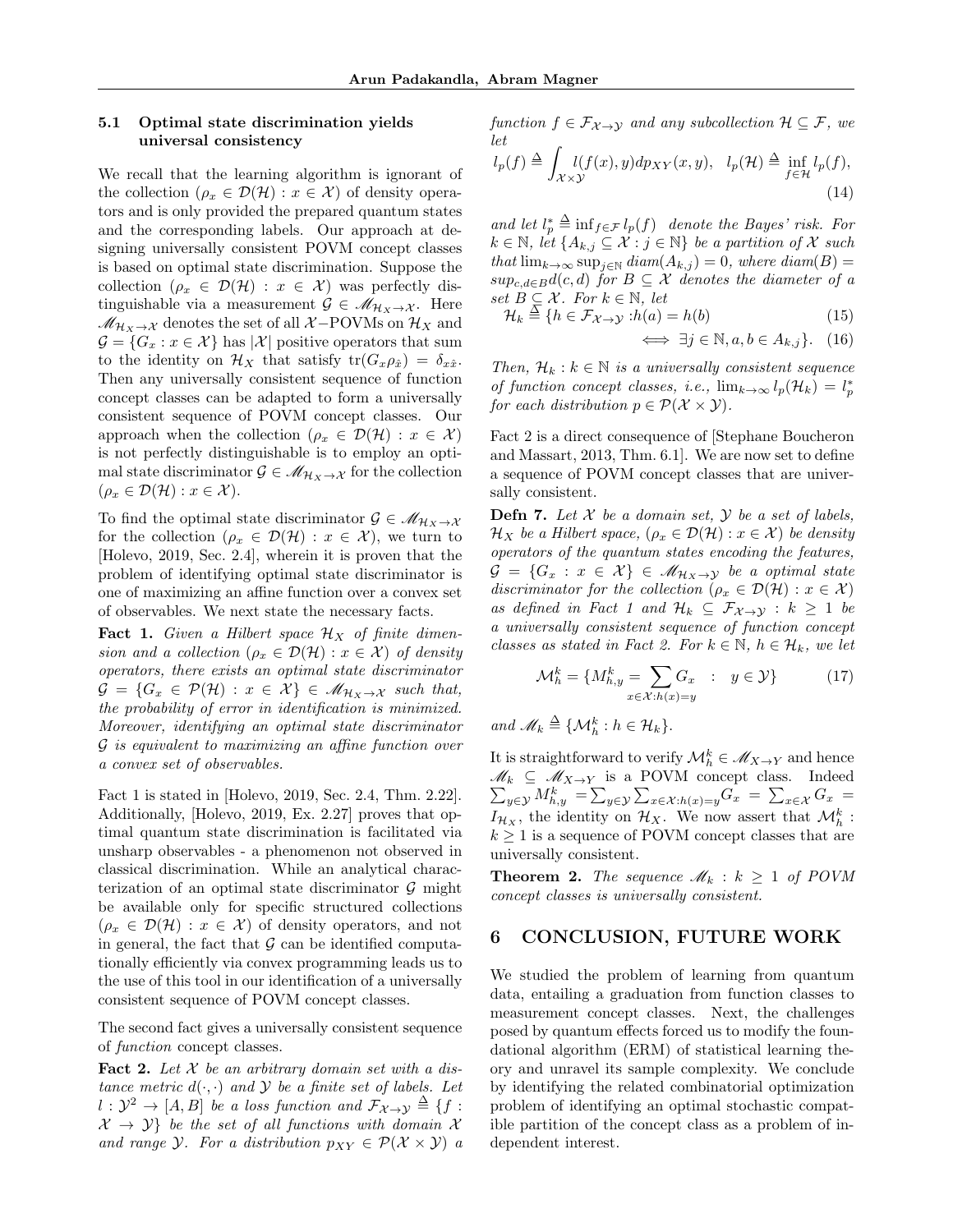### References

- [Aaronson, 2006] Aaronson, S. (2006). The learnability of quantum states. Proceedings of The Royal Society A Mathematical Physical and Engineering Sciences, 463.
- [Aaronson, 2018] Aaronson, S. (2018). Shadow tomography of quantum states. In *Proceedings of the* 50th Annual ACM SIGACT Symposium on Theory of Computing, STOC 2018, page 325–338, New York, NY, USA. Association for Computing Machinery.
- [Aaronson et al., 2018] Aaronson, S., Chen, X., Hazan, E., and Kale, S. (2018). Online learning of quantum states. In Proceedings of the 32nd International Conference on Neural Information Processing Systems, NIPS'18, page 8976–8986, Red Hook, NY, USA. Curran Associates Inc.
- [Altepeter et al., 2004] Altepeter, J., James, D., and Kwiat, P. (2004). Qubit quantum state tomography. Lecture Notes in Physics, 649:113–145.
- [Anguita et al., 2003] Anguita, D., Ridella, S., Rivieccio, F., and Zunino, R. (2003). Quantum optimization for training support vector machines. Neural Networks, 16(5):763–770. Advances in Neural Networks Research: IJCNN '03.
- [Anshu et al., 2021] Anshu, A., Arunachalam, S., Kuwahara, T., and Soleimanifar, M. (2021). Sample-efficient learning of interacting quantum systems. Nature Physics, pages 1745–2481.
- [Arunachalam and de Wolf, 2017] Arunachalam, S. and de Wolf, R. (2017). A survey of quantum learning theory.  $arXiv:1701.06806$ .
- [Arunachalam et al., 2020] Arunachalam, S., Grilo, A. B., and Yuen, H. (2020). Quantum statistical query learning.
- [Atici and Servedio, 2005] Atici, A. and Servedio, R. A. (2005). Improved bounds on quantum learning algorithms. Quantum Information Processing,  $4(5):355-386.$
- [Aïmeur et al., 2012] Aïmeur, E., Brassard, G., and Gambs, S. (2012). Quantum speed-up for unsupervised learning. Machine Learning, 90(2):261–287.
- [Bae and Kwek, 2015] Bae, J. and Kwek, L.-C. (2015). Quantum state discrimination and its applications. Journal of Physics A: Mathematical and Theoretical, 48(8):083001.
- [Bubeck et al., 2020] Bubeck, S., Chen, S., and Li, J. (2020). Entanglement is necessary for optimal quantum property testing.
- [Cheng et al., 2016] Cheng, H.-C., Hsieh, M.-H., and Yeh, P.-C. (2016). The learnability of unknown quantum measurements. Quantum Info. Comput., 16(7–8):615–656.
- [Devroye et al., 1996] Devroye, L., Gy orfi, L., and Lugosi, G. (1996). A Probabilistic Theory of Pattern Recognition, volume 31 of Stochastic Modelling and Applied Probability. Springer.
- [Gortler and Servedio, 2001] Gortler, S. J. and Servedio, R. A. (2001). Quantum versus classical learnability. In Proceedings of Computational Complexity. Sixteenth Annual IEEE Conference, page 0138, Los Alamitos, CA, USA. IEEE Computer Society.
- [Guerini and Terra Cunha, 2018] Guerini, L. and Terra Cunha, M. (2018). Uniqueness of the joint measurement and the structure of the set of compatible quantum measurements. Journal of Mathematical Physics, 59(4):042106.
- [Haah et al., 2016] Haah, J., Harrow, A. W., Ji, Z., Wu, X., and Yu, N. (2016). Sample-optimal tomography of quantum states. In *Proceedings of the* Forty-Eighth Annual ACM Symposium on Theory of Computing, STOC '16, page 913–925, New York, NY, USA. Association for Computing Machinery.
- [Heidari et al., 2021] Heidari, M., Padakandla, A., and Szpankowski, W. (2021). A theoretical framework for learning from quantum data. In 2021 IEEE International Symposium on Information Theory (ISIT), pages 1469–1474.
- [Holevo, 2019] Holevo, A. S. (2019). Quantum Systems, Channels, Information. De Gruyter, 2 edition.
- [Jae et al., 2019] Jae, J., Baek, K., Ryu, J., and Lee, J. (2019). Necessary and sufficient condition for joint measurability. Phys. Rev. A, 100:032113.
- [Karthik et al., 2015] Karthik, H. S., Devi, A. R. U., and Rajagopal, A. K. (2015). Unsharp measurements and joint measurability. Current Science, 109(11):2061–2068.
- [Kearns and Schapire, 1990] Kearns, M. J. and Schapire, R. E. (1990). Efficient distribution-free learning of probabilistic concepts. In Proceedings of the 31st Annual Symposium on Foundations of Computer Science, SFCS '90, page 382–391 vol.1, USA. IEEE Computer Society.
- [Khan and Robles-Kelly, 2020] Khan, T. M. and Robles-Kelly, A. (2020). Machine learning: Quantum vs classical. IEEE Access, 8:219275–219294.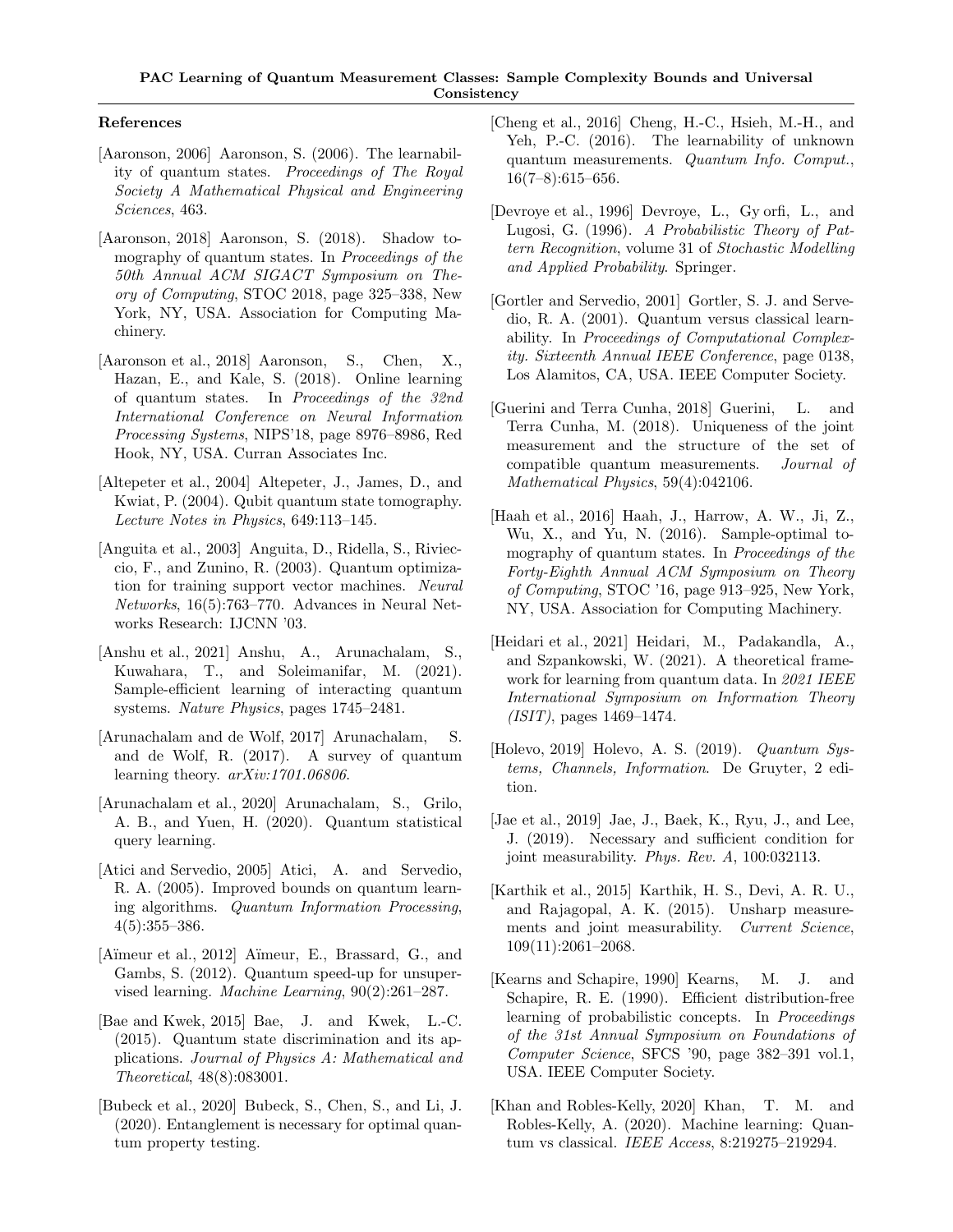- [Kunjwal, 2014] Kunjwal, R. (2014). A note on the joint measurability of povms and its implications for contextuality.
- [Lloyd et al., 2014] Lloyd, S., Mohseni, M., and Rebentrost, P. (2014). Quantum principal component analysis. Nature Physics, 10(9):631–633.
- [Montanaro and de Wolf, 2018] Montanaro, A. and de Wolf, R. (2018). A survey of quantum property testing.
- [O'Donnell and Wright, 2016] O'Donnell, R. and Wright, J. (2016). Efficient quantum tomography. In Proceedings of the Forty-Eighth Annual ACM Symposium on Theory of Computing, STOC '16, page 899–912, New York, NY, USA. Association for Computing Machinery.
- [O'Donnell and Wright, 2017] O'Donnell, R. and Wright, J. (2017). Efficient quantum tomography ii. In Proceedings of the 49th Annual ACM SIGACT Symposium on Theory of Computing, STOC 2017, page 962–974, New York, NY, USA. Association for Computing Machinery.
- [Rehacek and Paris, 2004] Rehacek, J. and Paris, M. (2004). Quantum state estimation. Lecture notes in physics. Springer, Berlin.
- [Schuld et al., 2014] Schuld, M., Sinayskiy, I., and Petruccione, F. (2014). Quantum computing for pattern classification. In Pham, D.-N. and Park, S.-B., editors, PRICAI 2014: Trends in Artificial Intelligence, pages 208–220, Cham. Springer International Publishing.
- [Servedio, 2001] Servedio, R. A. (2001). Separating quantum and classical learning. In Proceedings of the 28th International Colloquium on Automata, Languages and Programming,, ICALP '01, page 1065–1080, Berlin, Heidelberg. Springer-Verlag.
- [Shalev-Shwartz and Ben-David, 2014] Shalev-Shwartz, S. and Ben-David, S. (2014). Understanding Machine Learning: From Theory to Algorithms. Cambridge University Press, New York, NY, USA.
- [Stephane Boucheron and Massart, 2013] Stephane Boucheron, G. L. and Massart, P. (2013). Concentration Inequalities. Oxford University Press, Oxford, United Kingdom.
- [Valiant, 1984] Valiant, L. G. (1984). A theory of the learnable. Commun. ACM, 27(11):1134–1142.
- [Vapnik, 1982] Vapnik, V. (1982). Estimation of Dependences Based on Empirical Data: Springer Series in Statistics (Springer Series in Statistics). Springer-Verlag, Berlin, Heidelberg.
- [Vapnik and Chervonenkis, 1974] Vapnik, V. and Chervonenkis, A. (1974). Theory of Pattern Recognition *fin Russian*. Nauka, Moscow. (German Translation: W. Wapnik & A. Tscherwonenkis, Theorie der Zeichenerkennung, Akademie–Verlag, Berlin, 1979).
- [Vapnik, 1995] Vapnik, V. N. (1995). The Nature of Statistical Learning Theory. Springer-Verlag, Berlin, Heidelberg.
- [Vapnik, 1998] Vapnik, V. N. (1998). Statistical Learning Theory. Wiley-Interscience.
- [Vapnik and Chervonenkis, 1971] Vapnik, V. N. and Chervonenkis, A. Y. (1971). On the uniform convergence of relative frequencies of events to their probabilities. Theory of Probability  $\mathcal B$  Its Applications, 16(2):264–280.
- [Waseem et al., 2020] Waseem, M. H., e Ilahi, F., and Anwar, M. S. (2020). Quantum state tomography. In Quantum Mechanics in the Single Photon Labora*tory*, 2053-2563, pages  $6-1$  to  $6-20$ . IOP Publishing.
- [Wiebe et al., 2012] Wiebe, N., Braun, D., and Lloyd, S. (2012). Quantum algorithm for data fitting. Phys. Rev. Lett., 109:050505.
- [Wilde, 2017] Wilde, M. (2017). Quantum information theory. Cambridge University Press, Cambridge, UK.
- [Wootters and Zurek, 1982] Wootters, W. K. and Zurek, W. H. (1982). A single quantum cannot be cloned. Nature, 299(5886):802–803.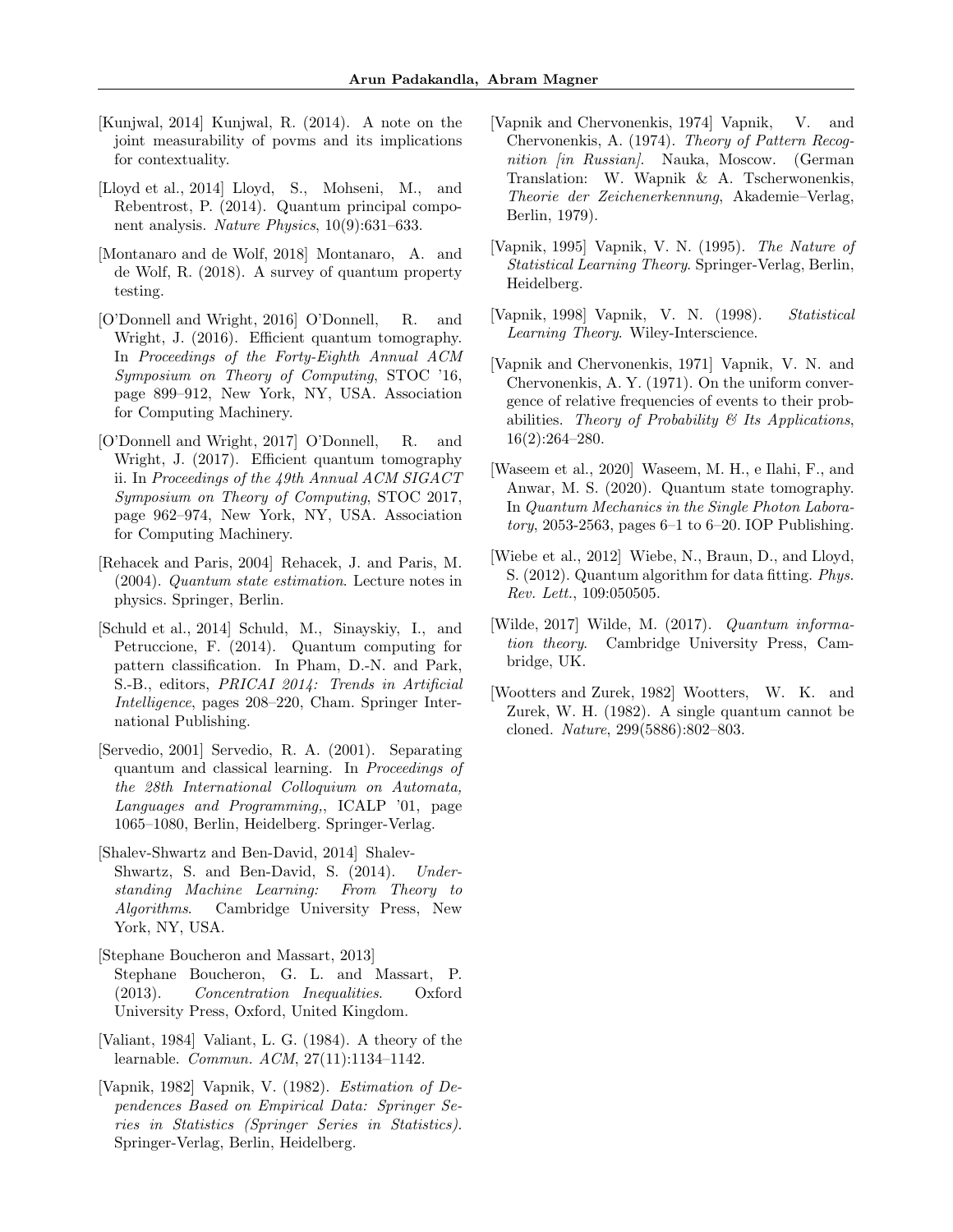# Supplementary Material: PAC Learning of Quantum Measurement Classes: Sample Complexity Bounds and Universal Consistency

## A A COMPLETE PROOF OF THEOREM 1

In addition to deriving upper bounds on  $T_1$  and  $T_2$ , we fill in missing steps and thereby provide a complete proof of Thm. 1. We refer the reader to Sec. 4.2 to recall the notation and tools introduced therein. The reader may note that we had stated in Sec. 4.2 the sufficiency of the uniform convergence property [Shalev-Shwartz and Ben-David, 2014, Definition 4.3]. Here, we provide a proof of this sufficiency tailored to the current scenario involving compatible partitions.

### A.1 Uniform Convergence Property Suffices

As stated in Sec. 4.2, let  $\mathscr{B}_1, \cdots, \mathscr{B}_{|I|}$  be a compatible partition of C. Suppose  $\mathscr{B}_j = \{ \mathcal{M}_{j1}, \cdots, \mathcal{M}_{jK} \}$  is compatible with fine graining  $(\mathcal{W}_j, \mathcal{G}_j = \mathcal{G}_{\mathcal{W}_j}, \alpha_k^j =$  $\alpha_{\text{V}}^{j,k}$  $(\mathcal{Y}^{j,k}_{|\mathcal{W}_j})$  where  $\mathcal{G}_j = \{\mathcal{G}_{jw} \in \mathcal{P}(\mathcal{H}) \ : \ w \ \in \ \mathcal{W}_j\} \ \in$  $\mathscr{M}_{X\to \mathcal{W}_j}$ .<sup>8</sup> Suppose  $n_j$  of the *n* training samples are used to evaluate the ER of POVMs in  $\mathscr{B}_i$ . Let  $\mathcal{Z} = \mathcal{Y}$ . The ERM-Q algorithm generates RVs  $Z_{ki}^j \in \mathcal{Z} : 1 \leq$  $k \leq K, \leq i \leq n_j$  with distribution

$$
\left(\sum_{w\in\mathcal{W}_j}\text{tr}(\mathcal{G}_{jw}\rho_{x_i})\alpha_k^j(z|w):z\in\mathcal{Z}=\mathcal{Y}\right).
$$

For  $j = 1, \dots, |I|$ , ERM-Q identifies

$$
k_j^* \triangleq \underset{1 \le k \le K}{\arg \min} \frac{1}{n_j} \sum_{i=1}^{n_j} l(y_i, Z_{ki}^j)
$$

the best POVM in compatible partition element  $\mathscr{B}_i$ and declares the index of  $\arg \min_{1 \leq j \leq |I|} k_j^*$  as the chosen predictor. Suppose, for every  $j = 1, \dots, |I|$  and every  $1 \leq k \leq K$ , we have

$$
\left| \frac{1}{n_j} \sum_{i=1}^{n_j} l(y_i, Z_{ki}^j) \right| \tag{18}
$$

$$
-\sum_{(x,y,z)\in\mathcal{X}\times\mathcal{Y}\times\mathcal{Z}}p_{XY}(x,y)\tag{19}
$$

 $\overline{1}$ 

$$
\left. \sum_{w \in \mathcal{W}_j} \text{tr}(\mathcal{G}_{jw} \rho_x) \alpha_k^j(z|w) l(y,z) \right| \tag{20}
$$

$$
\leq \frac{\epsilon}{4} \tag{21}
$$

where the the second term within the modulus above is  $l_p(\mathcal{M}_{j,k}),$  whenever  $(x_i, y_i): 1 \leq i \leq n_j$  are drawn according to  $p_{XY}$ , then by the definition of the infimum, we can choose a POVM whose true risk is within  $\frac{\epsilon}{4}$  of the infimum and thereby guarantee that the true risk of the index  $\arg \min_{1 \leq j \leq |I|} k_j^*$  is indeed within  $\frac{\epsilon}{2}$  of the true risk of  $l^*(p_{XY}, \tilde{\mathcal{C}})$ . We have thus argued that proving that each compatible partition  $\mathscr{B}_1, \cdots, \mathscr{B}_{|I|}$ possessing the uniform convergence property is a sufficient property for proving PAC learnability of the ERM-Q algorithm. In the following two sections we derive bounds on  $T_1$  and  $T_2$  defined in (13).

### A.2 An upper bound on the first Term  $T_1$  in (13)

Recall

$$
T_1 \triangleq (22)
$$
  

$$
\sum_{\underline{x}, \underline{y}, \underline{z}} p_{XY}^n(\underline{x}, \underline{y}) \beta_{[K]}^n(\underline{z}|\underline{x}) \mathbb{1}_{\{\phi(\underline{x}, \underline{y}, \underline{z}) - \mathbb{E}\{\phi(\underline{X}, \underline{Y}, \underline{Z})\} > \frac{\epsilon}{2}\}}.
$$
  
(23)

Henceforth, we include a subscript, focus on the onesided term and let

$$
\phi_{p\beta}^+(\underline{x}, \underline{y}, \underline{z})\tag{24}
$$

$$
\stackrel{\Delta}{=} \sup_{1 \le k \le K} \sum_{i=1}^n \frac{l(y_i, z_{ki})}{n} - \sum_{\substack{(a, b, c) \in \\ \mathcal{X} \times \mathcal{Y} \times \mathcal{Z}}} l(b, c) p_{XY}(a, b) \beta_k(c|a).
$$
\n(25)

<sup>&</sup>lt;sup>8</sup>We could just choose  $K = \max_{1 \leq j \leq |I|} |\mathscr{B}_j|$  and populate the smaller compatible partitions with trivial (Identity) POVMs.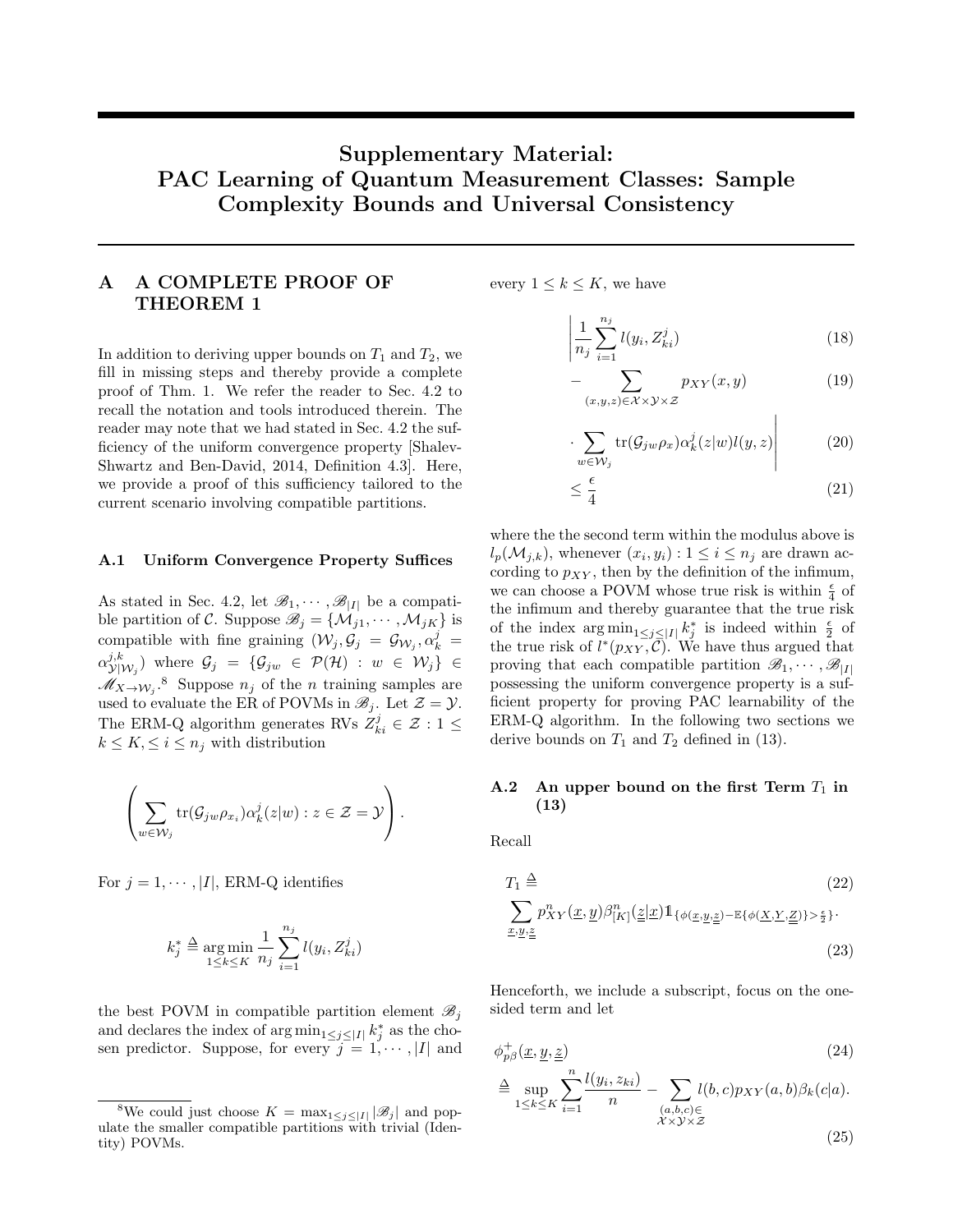With this, the first term  $T_1$  is

$$
T_1
$$
\n
$$
= P \circ \beta \left( \phi_{p\beta}^+(\underline{X}, \underline{Y}, \underline{Z}) - \mathbb{E} \{ \phi_{p\beta}^+(\underline{X}, \underline{Y}, \underline{Z}) \} > \frac{\epsilon}{4} \right).
$$
\n
$$
(27)
$$

In order to upper bound  $T_1$ , we use the Bounded Difference Inequality stated in Theorem 3. Choose  $\mathcal{B}$  =  $\mathcal{X} \times \mathcal{Y} \times \mathcal{Z}^K$  and  $B_i$  =  $(X_i, Y_i, \underline{Z}_i)$  =  $(X_i, Y_i, Z_{1i}, \cdots, Z_{Ki})$  and  $f(\underline{x}, y, \underline{z}) = \phi_{p\beta}(\underline{x}, y, \underline{z}).$ Let  $\underline{x}, \underline{\hat{x}} \in \mathcal{X}^n$ ,  $y, \hat{y} \in \mathcal{Y}^n$  and  $\underline{z}, \underline{\hat{z}} \in \mathcal{Z}^{Kn}$ , be such that  $x_t = \hat{x}_t$ ,  $y_t = \hat{y}_t$  and  $\underline{z}_t = \hat{\underline{z}}_t$  for  $t \in [n] \setminus i$ . For such a choice, we have

$$
\phi_{p\beta}^+(\underline{x}, \underline{y}, \underline{z}) - \phi_{p\beta}^+(\hat{\underline{x}}, \hat{\underline{y}}, \underline{\hat{z}})
$$
\n
$$
= \sup_{1 \le k \le K} \sum_{i=1}^n \frac{l(y_i, z_{ki})}{n} - \sum_{\substack{(a, b, c) \in \\ \mathcal{X} \times \mathcal{Y} \times \mathcal{Z}}} l(b, c) p_{XY}(a, b) \beta_k(c|a)
$$
\n
$$
(28)
$$

$$
-\sup_{1 \le k \le K} \sum_{i=1}^{n} \frac{l(\hat{y}_i, \hat{z}_{ki})}{n} - \sum_{\substack{(a,b,c) \in \\ \mathcal{X} \times \mathcal{Y} \times \mathcal{Z}}} l(b,c) p_{XY}(a,b) \beta_k(c|a)
$$
  

$$
\leq \sup (29)
$$

$$
\geq \sup_{1 \leq k \leq K}
$$

$$
\left\{\sum_{i=1}^{n} \frac{l(y_i, z_{ki})}{n} - \sum_{\substack{(a,b,c) \in \\ \mathcal{X} \times \mathcal{Y} \times \mathcal{Z}}} l(b,c) p_{XY}(a,b) \beta_k(c|a) - \sum_{i=1}^{n} \frac{l(\hat{y}_i, \hat{z}_{ki})}{n} - \sum_{\substack{(a,b,c) \in \\ \mathcal{X} \times \mathcal{Y} \times \mathcal{Z}}} l(b,c) p_{XY}(a,b) \beta_k(c|a) \right\}
$$
\n(30)

$$
= \sup_{1 \le k \le K} \left\{ \sum_{i=1}^{n} \frac{l(y_i, z_{ki})}{n} - \sum_{i=1}^{n} \frac{l(\hat{y}_i, \hat{z}_{ki})}{n} \right\} \le \frac{B - A}{n}
$$
\n(31)

where (30) follows from  $\sup_a f_1(a) - \sup_a f_2(a) \leq$  $\sup_a(f_1(a) - f_2(a))$  and (31) follows from the bounds on the loss function  $l(\cdot, \cdot)$ . Similarly, we can prove  $\phi_{p\beta}^+(\hat{\underline{x}}, \hat{\underline{y}}, \hat{\underline{z}}) - \phi_{p\beta}^+(\underline{x}, \underline{y}, \underline{z}) \leq \frac{B-A}{n}$ . This proves that  $\phi_{p\beta}^{\dagger}(\underline{x},\underline{y},\underline{z})$  possesses the bounded difference property and we have  $P \circ \beta(\phi_{p\beta}^+(\underline{X}, \underline{Y}, \underline{Z}) - \mathbb{E}\{\phi_{p\beta}^+(\underline{X}, \underline{Y}, \underline{Z})\} \geq$  $\left\{ \frac{\epsilon}{2} \right\} \leq \exp \left\{ -\frac{n\epsilon^2}{2(B-A)^2} \right\}$ . Analogously defining

$$
\phi_{p\beta}^-(\underline{x}, \underline{y}, \underline{z})\tag{32}
$$

$$
\triangleq \sup_{1 \leq k \leq K} \sum_{\substack{(a,b,c) \in \\ \mathcal{X} \times \mathcal{Y} \times \mathcal{Z}}} l(b,c) p_{XY}(a,b) \beta_k(c|a) - \sum_{i=1}^n \frac{l(y_i,z_{ki})}{n}
$$

and following a similar sequence of steps, one can prove  $P \circ \beta(\phi_{p\beta}^{-}(\underline{X}, \underline{Y}, \underline{Z}) - \mathbb{E}\{\phi_{p\beta}^{-}(\underline{X}, \underline{Y}, \underline{Z}) \geq$ 

 $\left\{\frac{\epsilon}{2}\right\}$   $\leq$  exp $\left\{-\frac{n\epsilon^2}{2(B-A)^2}\right\}$  and we can conclude  $P \circ \beta(\phi_{p\beta}(\underline{X}, \underline{\tilde{Y}}, \underline{\underline{Z}}) - \mathbb{E}\{\phi_{p\beta}(\underline{X}, \underline{Y}, \underline{\underline{Z}})\} \geq \frac{\epsilon}{2}) \leq$  $2 \exp \left\{-\frac{n\epsilon^2}{4(B-A)^2}\right\}.$ 

## A.3 Bounding the Second Term  $T_2$  in (13) via Rademacher Complexity

We recall  $T_2 \triangleq \mathbb{E}\{\phi(\underline{X}, \underline{Y}, \underline{Z})\}$ , where

$$
\phi(x_1, \cdots, x_n, y_1, \cdots, y_n, \underline{z}_1, \cdots, \underline{z}_n) \stackrel{\Delta}{=} \tag{33}
$$

$$
\sup_{1 \le k \le K} \tag{34}
$$

$$
\left| \sum_{i=1}^{n} \frac{l(y_i, z_{ki})}{n} - \sum_{\substack{(a, b, c) \in \\ \mathcal{X} \times \mathcal{Y} \times \mathcal{Z}}} l(b, c) p_{XY}(a, b) \beta_k(c|a) \right|.
$$
 (35)

In bounding  $\mathbb{E}\{\phi(\underline{X}, \underline{Y}, \underline{Z})\}$ , we employ the ghost sample+symmetrization trick [Devroye et al., 1996, Thm. 12.4]. Observe that

$$
\mathbb{E}\{\phi(\underline{X}, \underline{Y}, \underline{Z})\}\tag{36}
$$

$$
=\sum_{\underline{x},\underline{y},\underline{z}}p_{XY}^n(\underline{x},\underline{y})\beta_{[K]}^n(\underline{z}|\underline{x})\tag{37}
$$

$$
\sup_{k \in [K]} |\sum_{i=1}^n \frac{l(y_i, z_{ki})}{n} - \sum_{\substack{(a,b,c) \in \\ \mathcal{X} \times \mathcal{Y} \times \mathcal{Z}}} l(b,c) p_{XY}(a,b) \beta_k(c|a)|
$$

$$
= \sum_{\underline{x}, \underline{y}, \underline{z}} p_{XY}^n(\underline{x}, \underline{y}) \beta_{[K]}^n(\underline{z}|\underline{x}) \tag{38}
$$

$$
\sup_{k \in [K]} |\sum_{i=1}^{n} \frac{l(y_i, z_{ki})}{n} \tag{39}
$$

$$
-\sum_{\underline{a}, \underline{b}, \underline{c}} p_{XY}^n(\underline{a}, \underline{b}) \beta_{[K]}^n(\underline{c}|\underline{a}) \left[ \sum_{j=1}^n \frac{l(b_j, c_{kj})}{n} \right] | \qquad (40)
$$

$$
\leq \sum_{\underline{x},~\underline{y},~\underline{\underline{z}}~\underline{a},~\underline{b},~\underline{c}} p_{XY}^n(\underline{a},\underline{b}) \beta_{[K]}^n(\underline{\underline{c}}|\underline{a}) p_{XY}^n(\underline{x},\underline{y}) \beta_{[K]}^n(\underline{\underline{z}}|\underline{x})
$$

(41)

$$
\sup_{k \in [K]} |\sum_{i=1}^{n} \frac{l(y_i, z_{ki})}{n} - \sum_{j=1}^{n} \frac{l(b_j, c_{kj})}{n}| \tag{42}
$$

$$
= \sum_{\substack{(\sigma_1, \cdots, \sigma_n) \\ \in \{-1, +1\}^n}} \sum_{\substack{x, y, \underline{z} \\ a, b, c}} \tag{43}
$$

$$
\frac{p_{XY}^n(\underline{a}, \underline{b})\beta_{[K]}^n(\underline{\underline{c}}|\underline{a})p_{XY}^n(\underline{x}, \underline{y})\beta_{[K]}^n(\underline{\underline{z}}|\underline{x})}{2^n} \tag{44}
$$

$$
\sup_{k \in [K]} |\sum_{i=1}^{n} \frac{\sigma_i l(y_i, z_{ki})}{n} - \sum_{j=1}^{n} \frac{\sigma_j l(b_j, c_{kj})}{n}|
$$
  
 
$$
\leq 2\Re_n(\mathscr{B}).
$$
 (45)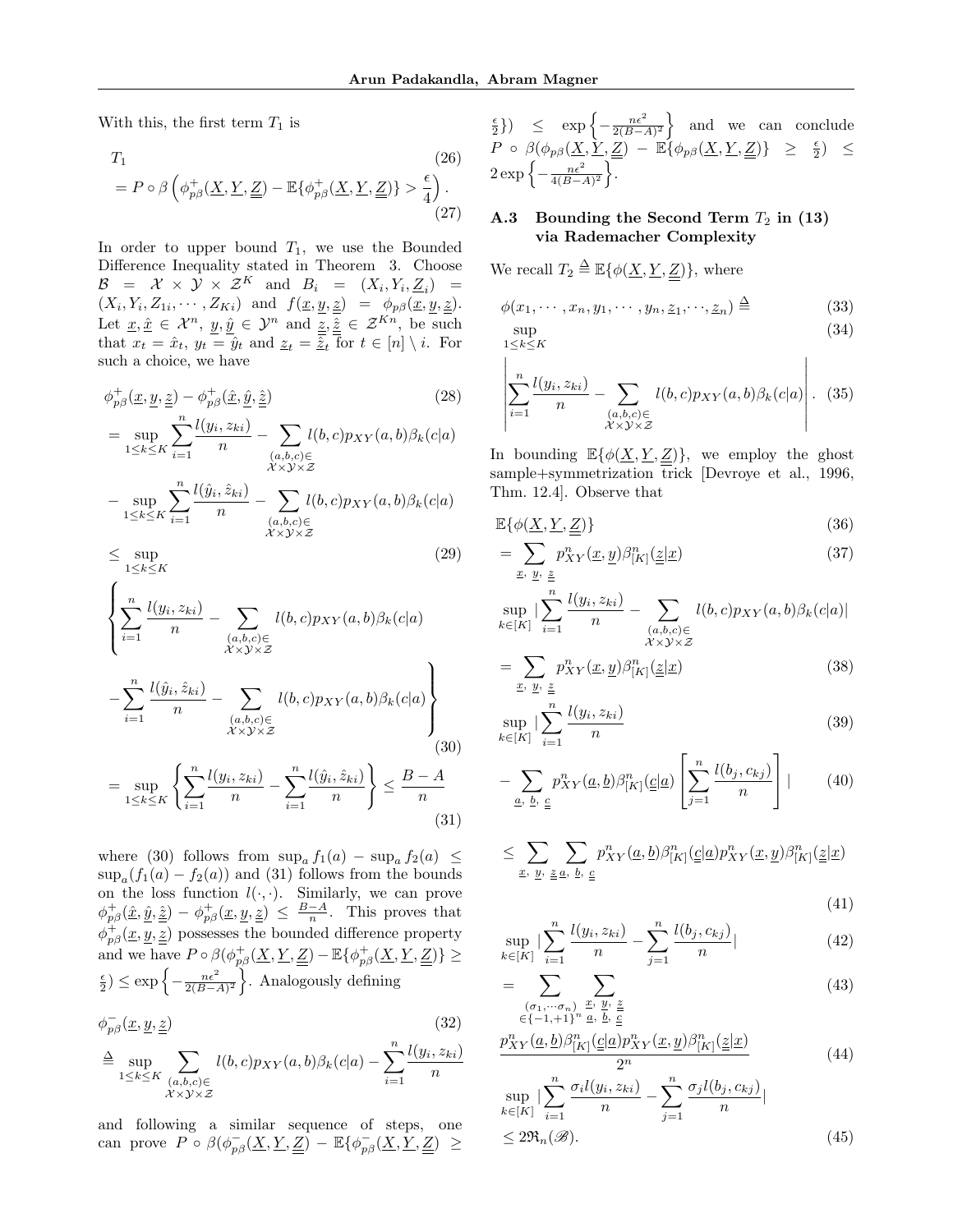where

$$
\mathfrak{R}_n(\mathscr{B}) \stackrel{\Delta}{=} \tag{46}
$$

$$
\sum_{\substack{\sigma \\ \in \{\pm 1\}^n}} \sum_{x, y, \underline{z}} \frac{p_{XY}^n(\underline{x}, \underline{y}) \beta_{[K]}^n(\underline{z}|\underline{x})}{2^n}.
$$
 (47)

$$
\left[\sup_{k\in[K]} \frac{1}{n} \sum_{i=1}^{n} \sigma_i l(y_i, z_{ki})\right],\tag{48}
$$

where (38) follows by introducing the ghost sample to the second term [Devroye et al., 1996, Step 1 in Proof of Thm. 12.7, (41) follows from the chain sup  $\mathbb{E}\{\cdot\}$  <  $\sup \mathbb{E}\{|\cdot|\} \leq \mathbb{E}\{\sup |\cdot|\}$  of inequalities, the next step follows by symmetrization by random signs [Devroye et al., 1996, Step 2 in Proof of Thm. 12.4], finally resulting in the familiar average Radamacher complexity. While these steps are fairly standard, we notice the crucial difference (45), where the averaging includes the POVM randomness  $\beta_{[K]}(\cdot|\cdot)$ .

### A.4 Bounding  $\mathfrak{R}_n(\mathscr{B})$  using Massart's Lemma

Once again, we follow a well established sequence of steps in statistical learning theory to bound  $\mathfrak{R}_n(\mathscr{B})$ . Recognizing  $l(y, z) \leq B$ , implying  $||(l(y_i, z_i))$ :  $i \in [n] \mid |_{2} \leq B\sqrt{n}$  and the cardinality of the set  $\{(l(y_i, z_{ki}) : i \in [n]) : k \in [K]\}$  is at most  $|\theta_n(\mathscr{B},(x_1,\dots,x_n))|$ , we have

$$
\mathfrak{R}_n(\mathscr{B})\tag{49}
$$

$$
= \mathbb{E}_{\underline{X}} \underline{Y} \underline{Z} \left\{ \mathbb{E}_{\sigma} \left[ \sup_{k \in [K]} \frac{1}{n} \sum_{i=1}^{n} \sigma_i l(Y_i, Z_{ki}) \right] \right\} \tag{50}
$$

$$
\leq \mathbb{E}_{\underline{X}} \underline{Y} \underline{Z} \left\{ \frac{B\sqrt{2n \log |\theta_n(\mathcal{B}, \underline{X})|}}{n} \right\} \tag{51}
$$

$$
\leq \frac{B\sqrt{2n\mathbb{E}\{\log|\theta_n(\mathcal{B}, \underline{X})|\}}}{n} \stackrel{(ii)}{\leq} \sqrt{\frac{2B^2\log\mathcal{S}_r(\mathcal{B})}{n}}
$$
\n(52)

where the inequality in (49) follows from Massart's lemma provided in Theorem 4,  $(52(i))$  follows from Jensen's inequality applied to the concave  $\sqrt{\cdot}$ -function,  $(52(ii))$ .

### A.5 Collating Bounds

We now collate bounds from the first term and (52) and substitute in (13). Recollecting our compatible partition  $\mathscr{B} = \{ \mathcal{M}_k : 1 \leq k \leq K \}$ , definitions (10)

through (33), our uniform convergence bound for  $\mathscr{B}$  is

$$
\sup_{p_{XY}} \sum_{\underline{x} \in \mathcal{X}^n} \sum_{\underline{y} \in \mathcal{Y}^n} \sum_{\underline{z}_1 \in \mathcal{Z}^K} \tag{53}
$$

$$
\cdots \sum_{\underline{z}_n \in \mathcal{Z}^K} p_{XY}^n(\underline{x}, \underline{y}) \beta_{[K]}^n(\underline{\underline{z}} | \underline{x}) \mathbb{1}_{\{\phi(\underline{x}, \underline{y}, \underline{\underline{z}}) > \eta(\epsilon, \delta)\}} \tag{54}
$$

$$
\leq \delta \tag{55}
$$

where

$$
\eta(\epsilon,\delta) \triangleq \sqrt{\frac{2(B-A)\log\left(\frac{1}{\delta}\right) + 8B^2\log\mathcal{S}_r(\mathscr{B})}{n}}.\tag{56}
$$

### A.6 Union Bound on the Compatible Partition

Having derived uniform convergence for one compatible subset  $\mathscr B$  of POVMs, we employ a union bound for the compatible partition  $\mathscr{B}_1, \cdots, \mathscr{B}_{|I|}$ . Squeezing  $\delta$  to  $\frac{\delta}{|I|}$ , we obtain the sample complexity stated in the theorem statement.

# B PROOF OF THEOREM 2 : SKETCH AND OUTLINE

We first the idea of the proof before fleshing out the details. Let us first understand the case when  $\rho_x = |x\rangle$ for  $x \in \mathcal{X}$  with  $\langle x | \hat{x} \rangle = \delta_{x\hat{x}}$ . In essence, all the quantum states are distinguishable, reducing this to the classical problem. For a given  $p_{XY} \in \mathcal{P}(\mathcal{X} \times \mathcal{Y})$ , let  $R(x \to y) \triangleq \sum$  $\hat{y} \in \mathcal{Y}$  $p_{Y|X}(\hat{y}|x)l(y,\hat{y})$  denote the risk, i.e., the conditional expectation of the loss, of assigning la-

bel  $y$  to  $x$ . It can be shown that the Bayes' rule for this setting is given by the function  $f^* : \mathcal{X} \to \mathcal{Y}$  defined as  $f^*(x) = \arg \min R(x \to y)$ . Essentially,  $f^*$  is choosing y∈Y the label that minimizes the expected loss for every x. This implies that  $l_p^* = l_p(f^*)$ . It is straightforward to recognize that, in this simplified case the sequence  $\mathcal{M}_k : k \geq 1$  defined in (17) is indeed the sequence  $\mathcal{H}_k : k \geq 1$  as defined in (15). Specifically,  $\mathcal{M}_k = \mathcal{H}_k$ for  $k \in \mathbb{N}$ . The proof that  $\mathscr{M}_k : k \geq 1$  forms a universally consistent sequence of POVM concept classes is now a direct consequence of [Stephane Boucheron and Massart, 2013, Thm. 6.1]. We alert the reader here that our claim of universal consistency implies that for every distribution  $p_{XY} \in \mathcal{P}(\mathcal{X} \times \mathcal{Y})$ , we have  $\lim_{k\to\infty} l_p(\mathscr{M}_k) = l_p^*.$ 

What if the quantum states are not distinguishable, i.e., the operators  $\rho_x : x \in \mathcal{X}$  have overlapping support spaces? We leverage the approach stated in the above